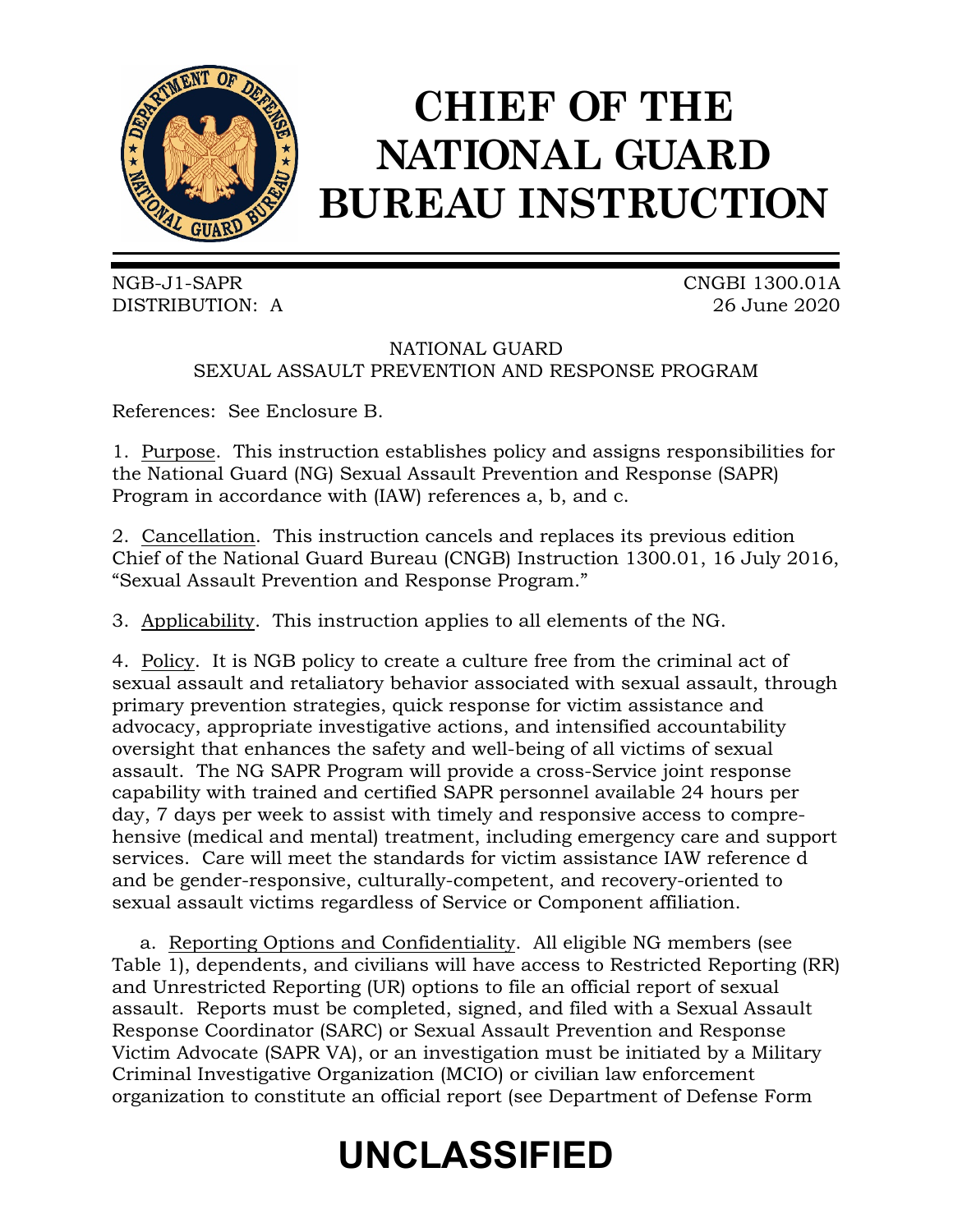2910, "Victim Reporting Preference Statement," at reference e). Confidential communications and information within an RR or UR will be released only to individuals with an official need to know or as authorized by law IAW references a, b, f, and g.

b. Victim Rights. Victims will have the opportunity to request a general officer review of the circumstances and grounds of the action IAW references b, h, and i and Service-specific issuances if the victim filed a UR of sexual assault or alleges a retaliatory action based on a sexual assault report and is recommended for involuntary separation within one year of final disposition of his or her sexual assault case. Sexual assault victims, uniformed witnesses, bystanders, and first responders involved in a sexual assault report have the right to discuss potential military career impacts with a general officer, if they believe there was retaliation for a report IAW references j and k.

c. Eligibility Requirements. Table 1 describes eligibility requirements for NG members and other individuals that may report sexual assaults.

- $\checkmark$  NG members who were sexually assaulted in a duty status IAW reference l and in a non-duty status are eligible for SAPR services and may select the RR or UR option.
- $\checkmark$  NG members who were sexually assaulted before enlistment or commissioning are eligible for SAPR services and may select the RR or UR option.
- $\checkmark$  Dependents of NG members who are at least 18 years old are eligible for SAPR services and may select the RR or UR option.
- $\checkmark$  Title 32 United States Code (U.S.C.) non-dual status civilian employees and Title 5 U.S.C. civilian employees may receive SAPR services with both reporting options, RR and UR. Line-of-duty entitlements are not applicable.
- $\checkmark$  State active duty NG members are eligible for limited SAPR services, both RR and UR options, and limited State benefits as defined by State law, which may consist of limited healthcare services in the form of emergency care.
- $\checkmark$  NG members sexually assaulted while performing active duty in Title 10 U.S.C. status are eligible to receive SAPR services from NG SAPR personnel upon return to Title 32 U.S.C. status after signing a "Victim Reporting Preference Statement," reference e, consenting to the transfer of their case.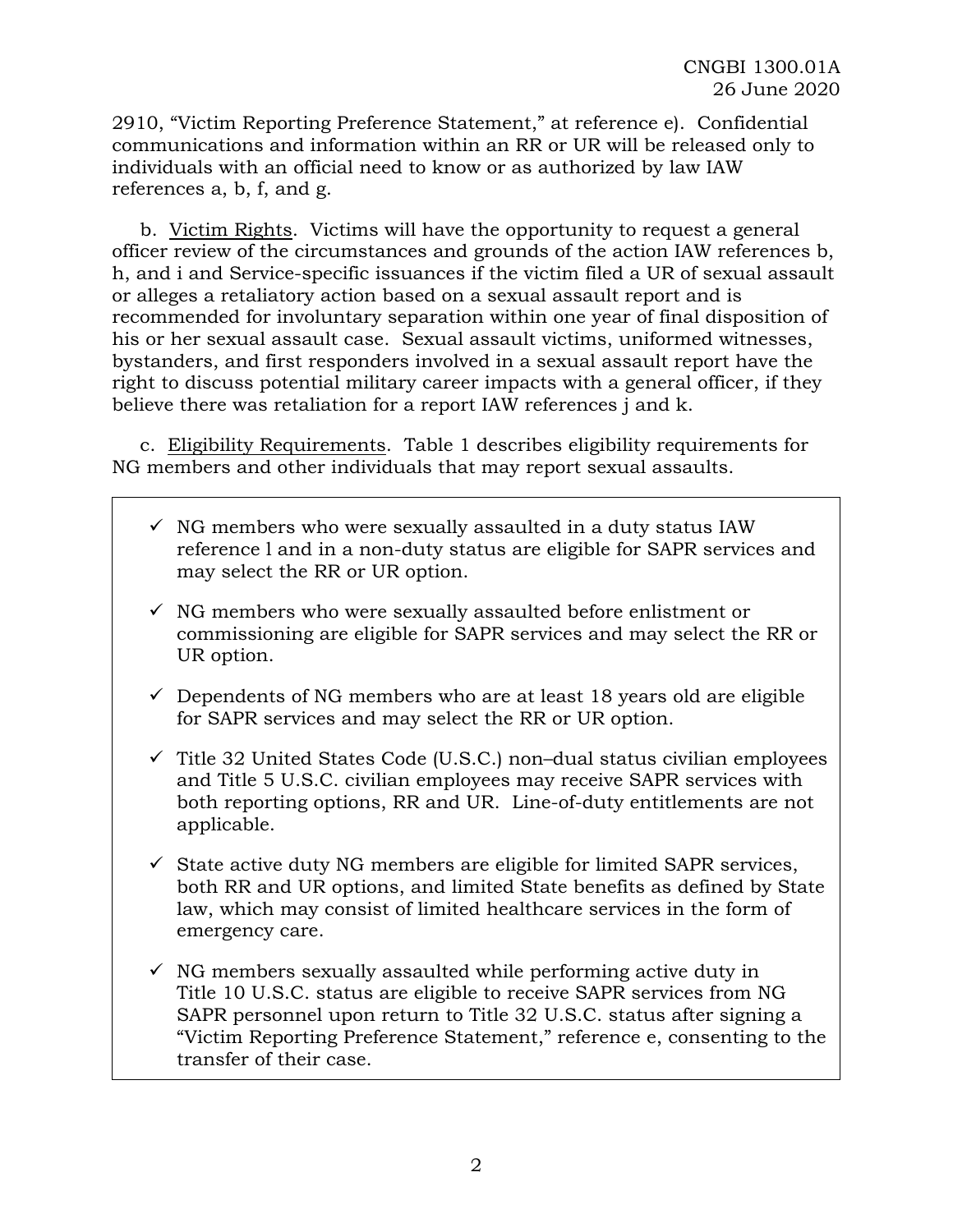- $\checkmark$  An individual is not eligible for SAPR services if he or she is the dependent of an NG member and is younger than 18 years old IAW references a and b.
- $\checkmark$  Help is available through civilian Child Protective Services or civilian law enforcement organizations. Incidents of child sexual assault and abuse are addressed by State statutes, which include information on mandatory reporting requirements and general reporting guidelines.

# **Table 1**. Eligibility Requirements

d. SAPR Personnel Restrictions. NG members who are currently serving in positions outlined in Table 2 are prohibited from serving as SARCs, NG Joint Force Headquarters–State (NG JFHQs-State) Victim Advocate Coordinators (VACs), or SAPR VAs due to professional conflicts of interest. Exceptions to this policy will be considered case by case by the NGB-J1-SAPR Office.

- $\checkmark$  Chaplains and chaplain assistants
- $\checkmark$  Law enforcement and investigative personnel
- $\checkmark$  Judge Advocates and paralegals
- $\checkmark$  Commanders and senior enlisted leaders, including first sergeants, command sergeants major, and command chief master sergeants
- $\checkmark$  Medical and mental healthcare providers, including emergency medical technicians who provide direct patient care
- $\checkmark$  Equal opportunity advisors and representatives and equal employment managers
- $\checkmark$  The Inspector General and supporting staff

**Table 2.** Positions Prohibited from Serving as a SARC, VAC, or SAPR VA

e. SAPR Personnel Certification Requirements. SAPR Program Managers who work directly with sexual assault victims, NG SARCs, NG JFHQs-State VACs, and NG SAPR VAs must successfully complete the required assignment eligibility screening, including the background investigation and the Department of Defense Sexual Assault Advocate Certification Program (D-SAACP) certification process IAW reference m.

5. Definitions. See Glossary.

6. Responsibilities. See Enclosure A.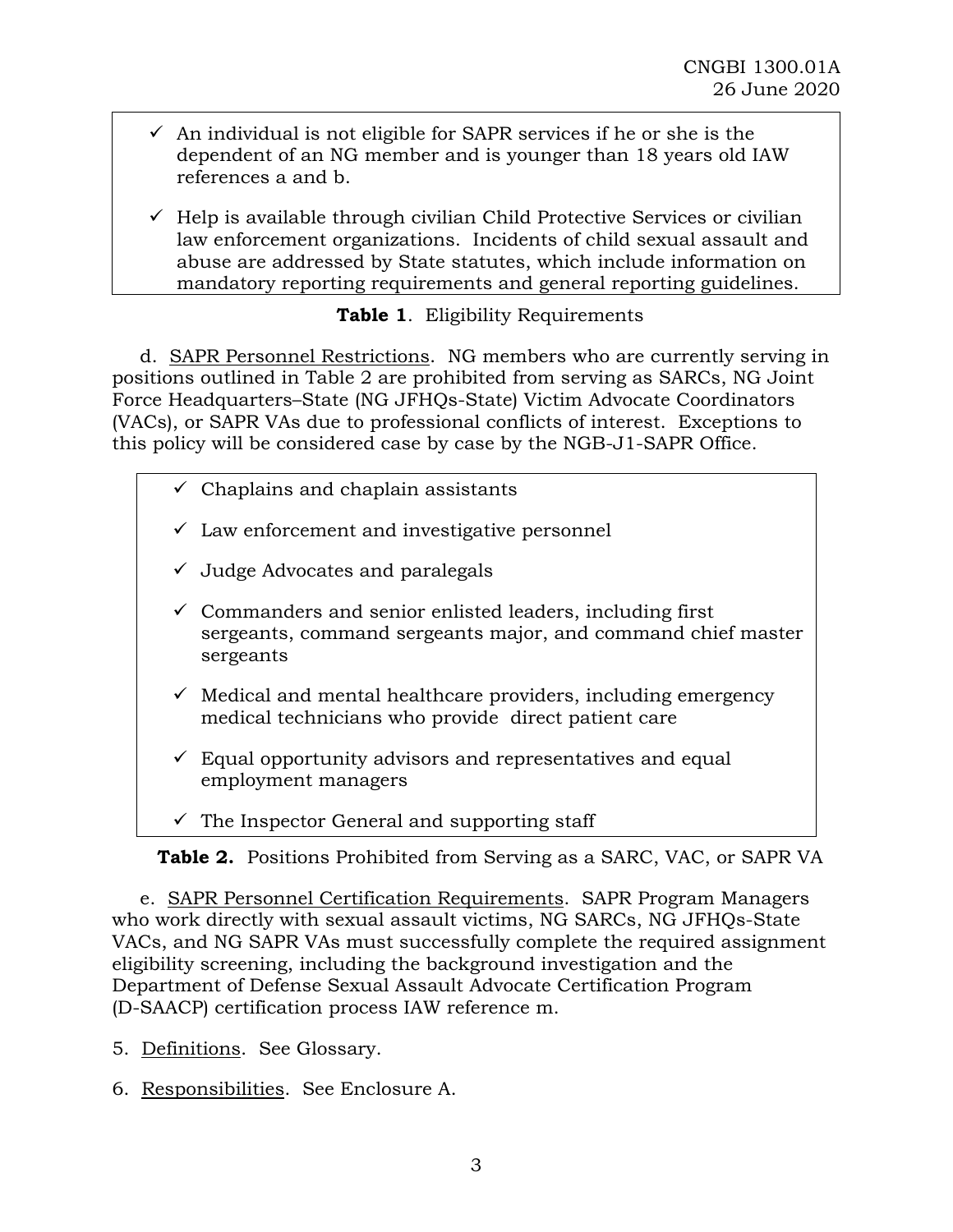7. Summary of Changes. This publication has been substantially revised. This instruction:

a. Establishes policy and responsibilities regarding opportunities for victims of sexual assault who also allege a retaliatory action associated with a sexual assault report, reporting process, and tracking mechanism.

b. Designates the NG JFHQs-State SARC as the Lead SARC for each State.

c. Identifies military and civilian professions prohibited from serving as SAPR professionals.

d. Affirms the responsibilities of the National Guard Bureau, Manpower and Personnel Sexual Assault Prevention and Response Office (NGB-J1-SAPR), for the National Guard SAPR Program.

e. Establishes guidelines to provide appropriate resources and accommodations for SAPR personnel conducive to providing support and maintaining confidential communications.

8. Releasability. This instruction is approved for public release; distribution is unlimited. It is available at <https://www.ngbpmc.ng.mil/>.

9. Effective Date. This instruction is effective upon publication and must be revised, reissued, cancelled, or certified as current every five years.

NGYEL Chief, National Guard Bureau

Enclosures:

A -- Responsibilities B -- References GL -- Glossary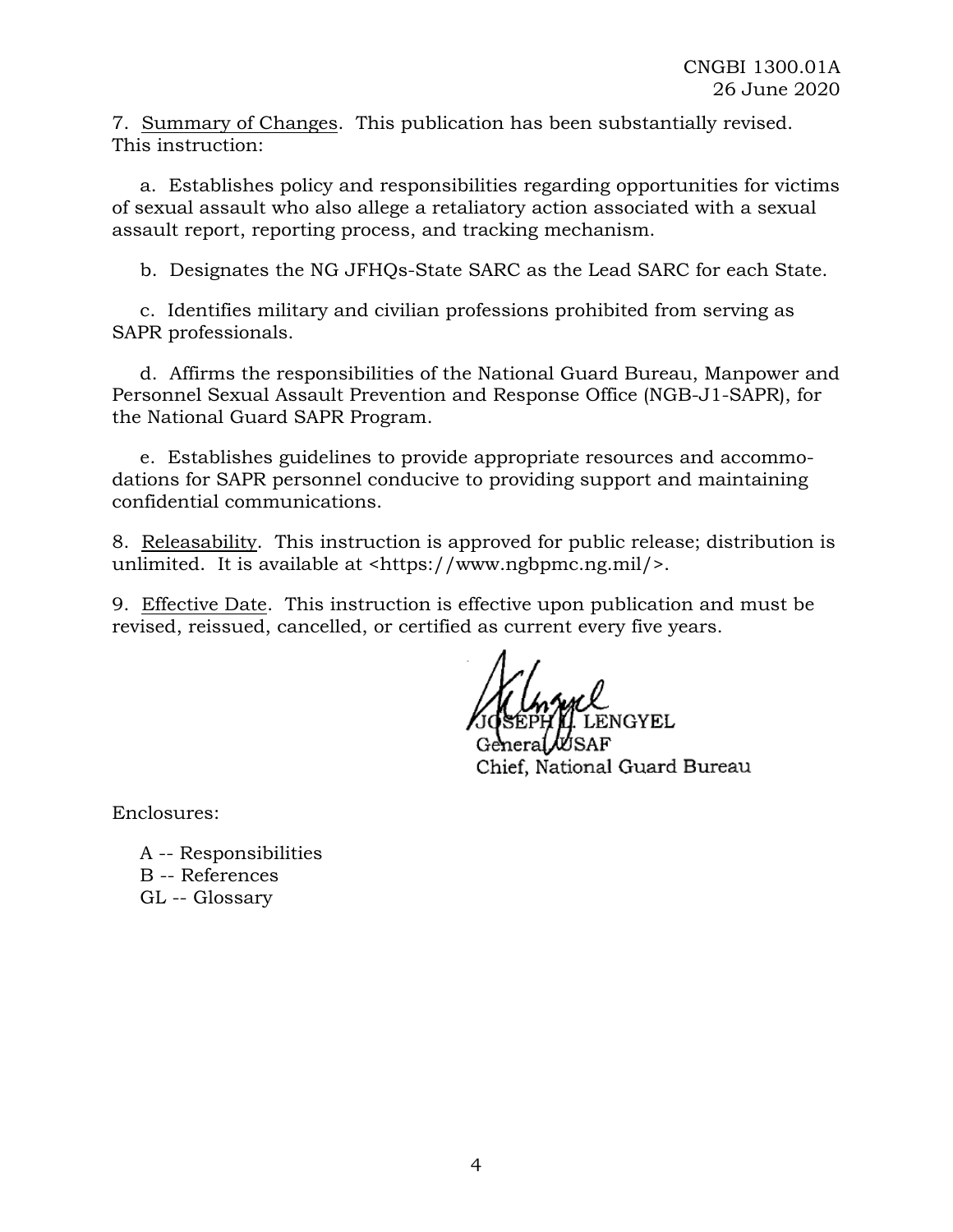#### ENCLOSURE A

#### RESPONSIBILITIES

1. CNGB. The CNGB will:

a. Liaise with the White House, Congress, Secretary of Defense, Chairman of the Joint Chiefs of Staff, Secretaries of the Army and the Air Force, and other offices within the Department of Defense (DoD) on matters related to sexual assault prevention and response IAW reference n on behalf of the National Guard Bureau (NGB), State Adjutants General, and National Guard members.

b. Establish and implement SAPR policy and procedures for non-Federalized NG members and individuals meeting eligibility requirements IAW references a and b.

c. Direct the execution of SAPR training requirements IAW reference b.

2. Vice Chief of the National Guard Bureau (VCNGB). The VCNGB will serve as the NGB representative to the White House, Secretary of Defense, and other DoD agencies to address sexual assault issues under the authority of, and at the discretion of, the CNGB IAW reference o.

3. Director of the Army National Guard (DARNG) and Director of the Air National Guard (DANG). The DARNG and the DANG will:

a. Assist the CNGB in carrying out the functions of the NGB as they relate to the Army National Guard (ARNG) and the Air National Guard (ANG) on all matters related to the NG SAPR Program.

b. Implement the NG SAPR Program for non-Federalized ARNG and ANG personnel IAW with DoD publications, Service-specific requirements applicable to non-Federalized NG members, and CNGB Issuances.

c. Respond to Congressional inquiries on sexual assault received through the Services in coordination with the Office of NGB Legislative Liaison (NGB-LL) and NGB Sexual Assault and Prevention Office (SAPRO) and notify senior leaders of the inquiries and responses.

d. Designate an Office of Primary Responsibility. This office will:

(1) Ensure that all healthcare personnel facilitate an eligible member's access to emergency care and notify a SARC IAW reference b, if the victim has not already reported the incident to a SAPR staff member, when the member discloses he or she was sexually assaulted.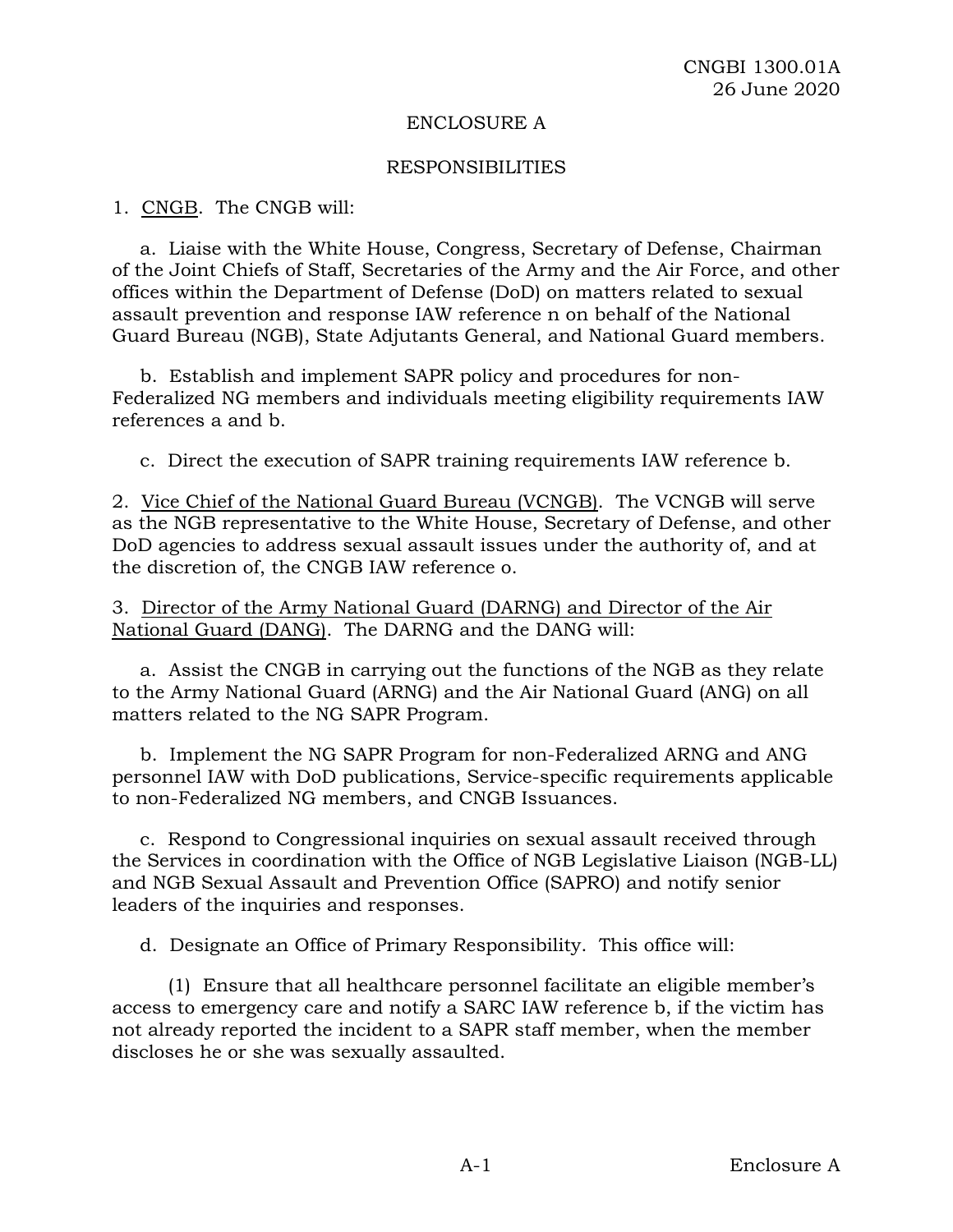(2) Provide responder training materials specific to Title 32 U.S.C. National Guard healthcare personnel IAW reference b.

4. NGB Senior Enlisted Advisor. The NGB Senior Enlisted Advisor will:

a. Advise the CNGB and VCNGB on all enlisted matters affecting training, health of the force, and enlisted professional development related to SAPR.

b. Engage the enlisted force in creating an environment free of sexual assault and retaliatory behavior against victims of sexual assault, alleged subjects, responders, witnesses, and intervening bystanders.

5. Director of Staff of the National Guard Bureau (NGB-DS). The NGB-DS will advise the CNGB and VCNGB on all issues affecting the overall execution of the NG SAPR Program.

6. Director of Manpower and Personnel (NGB-J1). The Director of NGB-J1 will:

a. Serve as the NG principal authority on accountability, policy, and oversight for the NG SAPR Program on behalf of the CNGB, including Title 32 U.S.C. training development, strategic planning, and data management.

b. Represent the NGB at Secretary of Defense meetings in the absence of the CNGB and VCNGB.

c. Serve as the NG principal to the DoD Sexual Assault Prevention and Response Office (DoD SAPRO) Integrated Product Team.

d. Disseminate Secretary of Defense mandates, DoD SAPRO policies, and CNGB instructions, procedures, and plans for the NG SAPR Program to the DARNG, the DANG, The Adjutants General (TAGs), and the Commanding General of the District of Columbia (CG).

e. Provide oversight for the implementation of and monitor compliance with NG sexual assault policies, instructions, and procedures.

f. Serve as a national liaison and collaborate with Federal and State agencies to facilitate partnerships to address SAPR issues.

g. Strengthen collaboration between the NGB and the Services on sexual assault policies and procedures.

h. Establish the NG SAPR Advisory Council to serve as a channel of communication among the SAPR stakeholders within the 54 States, Territories, and District of Columbia, and the NGB-J1-SAPR Office.

i. Establish an NGB-J1SAPR Office, the Chief of which will: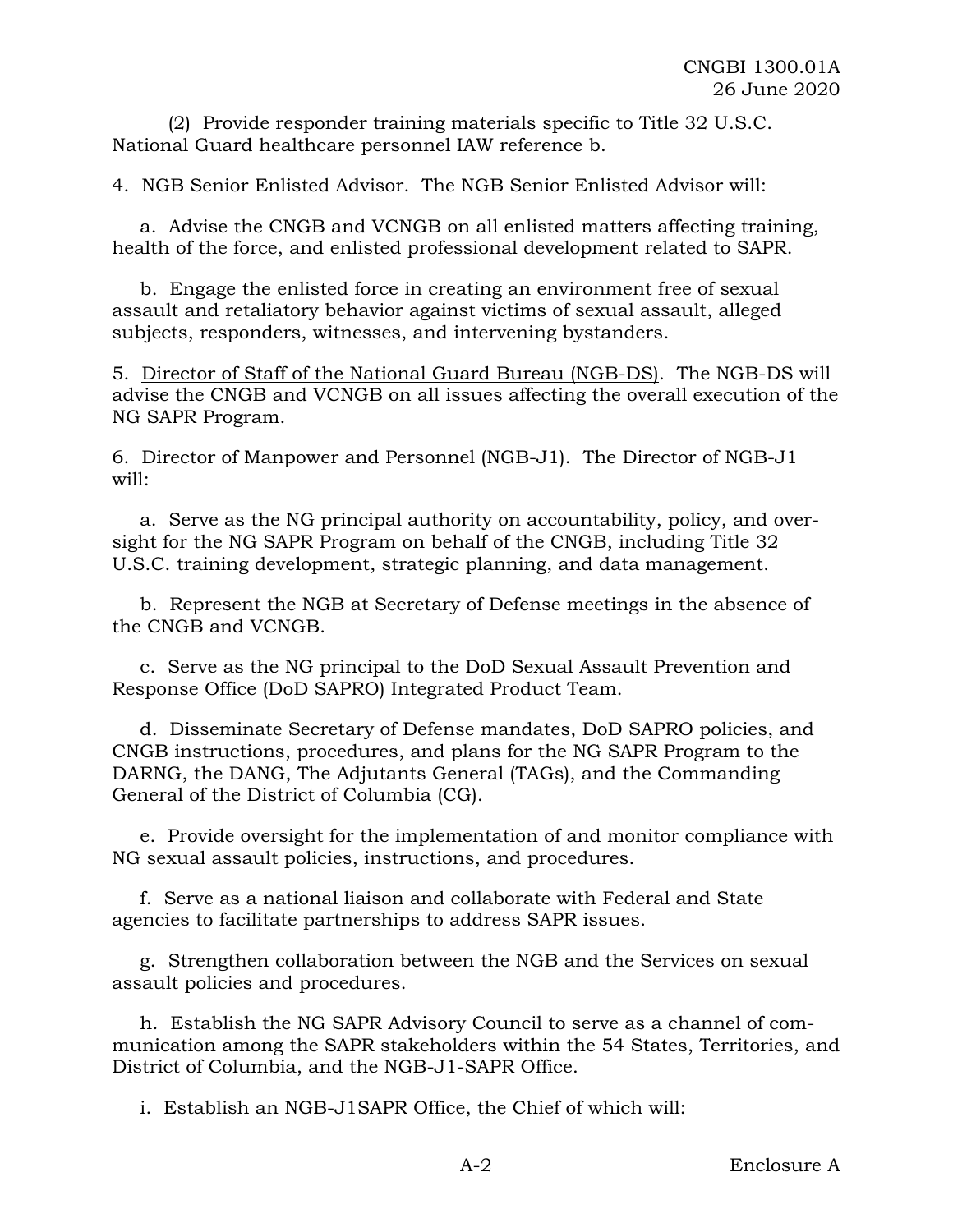(1) Serve as principal advisor to the CNGB, VCNGB, NGB-DS, and other NG leaders on all SAPR matters.

(2) Represent NGB on the DoD SAPRO Integrated Product Team in the absence of the NGB-J1 Director.

(3) Provide advice and guidance to the Director of NGB-J1, and Directors of the Army National Guard (ARNG) and Air National Guard (ANG) to verify compliance with statutory and regulatory guidelines IAW the Office of the Secretary of Defense (OSD), DoD directives and instructions, Military Service issuances, and CNGB Issuances.

(4) Provide execution guidance to State leaders on NG SAPR Program management functions IAW with DoD goals and objectives.

(5) Facilitate unity and consistency of practice within the NG SAPR Program to:

(a) Determine program goals and courses of action, initiate projects, develop strategic initiatives, and coordinate programs for the NG SAPR Program.

(b) Increase capacity through collaboration on over-arching program decisions.

(c) Provide accurate and consistent messaging and responses across the NGB and NG leadership as they relate to program metrics.

(d) Validate compliance with all requirements to obtain and maintain Defense Sexual Assault Advocate Certification Program certification for all NG SAPR personnel IAW references m, p, and q.

(6) Coordinate with DoD SAPRO, Army, Air Force, NGB entities, TAGs, and the CG to establish the following for non-Federalized NG members:

(a) Policies and strategic plans to prevent sexual assault and to streamline the process for reporting and responding to sexual assault.

(b) Procedures to support victims, investigative efforts, and all other aspects of the NG SAPR Program, including reporting processes and response procedures for allegations of retaliation based on a sexual assault IAW references j and k.

(c) Title 32 U.S.C. specific SAPR training and training on reporting and responding to reports of retaliation based on an allegation of sexual assault for NG SAPR personnel and NG supervisors at all levels.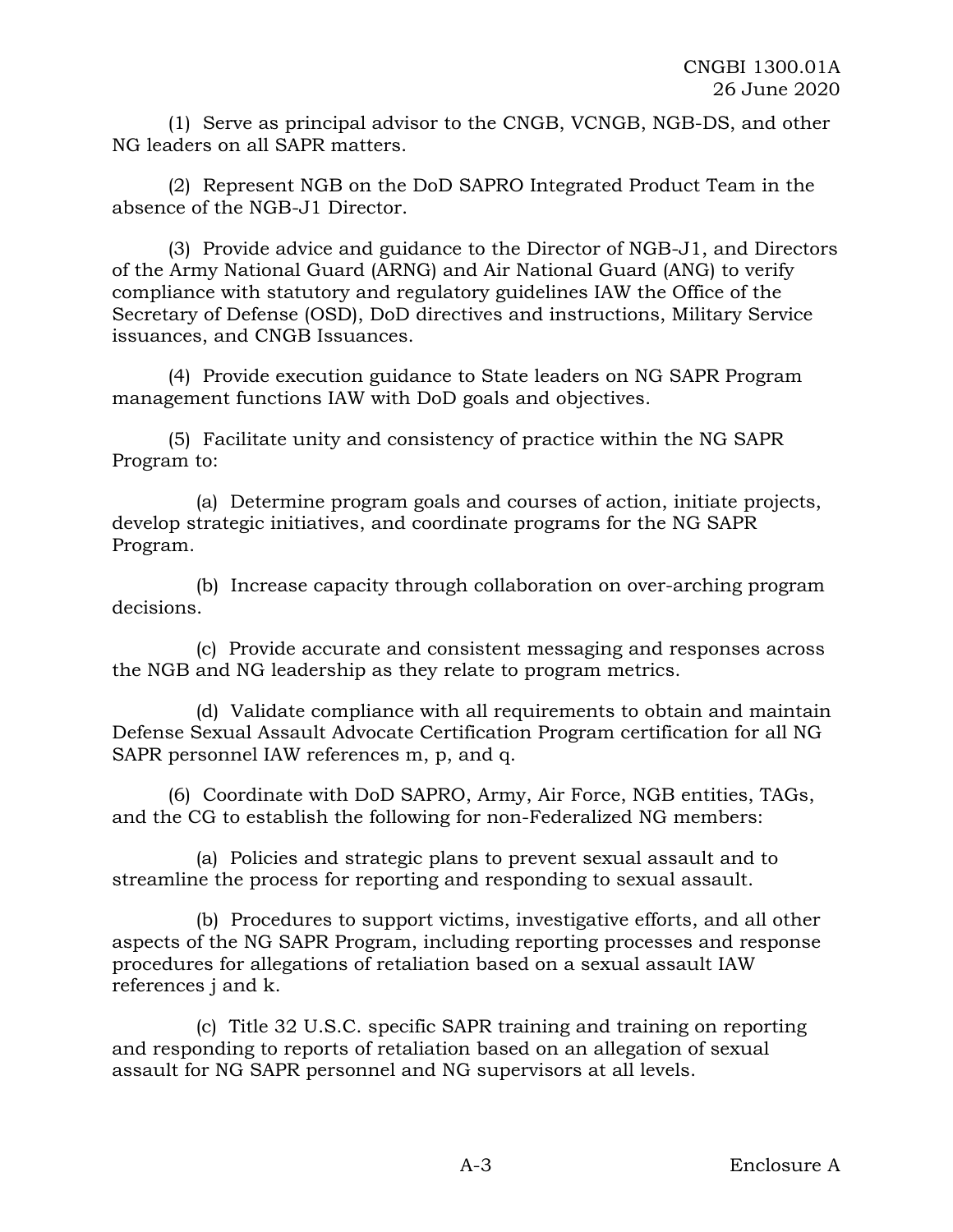(7) Serve as the O-6 level NG representative on the DoD SAPRO Integrated Product Team and other national and DoD working groups.

(8) Oversee the development of continuing, in-depth, and specialized Title 32 U.S.C. SAPR training for commanders, senior enlisted leaders, SARCs, NG JFHQs-State VACs, SAPR VAs, and civilian personnel in compliance with reference b and with DoD SAPRO core competencies and learning objectives.

(9) Direct the development of SAPR-related responses and reports as required by the DoD, including data calls and metrics associated with sexual assault, and the NG Annual SAPR Program review for inclusion in the "DoD Annual Report to Congress on Sexual Assault in the Military."

(10) Designate a SAPR Investigations Compliance and Accountability Manager to receive case disposition reports from the Lead and Wing SARCs and enter the information into the Defense Sexual Assault Incident Database (DSAID) legal module.

(11) Designate a principal military or civilian program manager IAW reference o who meets the DoD minimum standards to qualify for selection, training, and certification for assignment. The designee will:

(a) Provide program continuity and subject matter expertise to the Chief of NGB SAPRO on all aspects of the NG SAPR Program.

(b) Represent NGB on the DoD SAPRO Integrated Product Team in the absence of the Chief of NGB SAPRO.

(c) Serve as the primary voting member of the DSAID Change Control Board and represent NGB on DoD SAPRO working groups and committees.

(d) Coordinate with DoD SAPRO, the Military Services staff offices, government agencies, and civilian agencies to communicate and determine the nexus to NG SAPR policies and procedures.

(e) Function as the primary point of contact for receiving and responding to DoD SAPRO regarding Safe Helpline inquiries and concerns.

(f) Prepare and present briefings and point papers to NGB leaders on requested program elements.

j. Establish the Warrior Resiliency and Fitness Division, the Director of which will:

(1) Communicate and coordinate with psychological health offices within the OSD and the Military Services on matters relating to SAPR.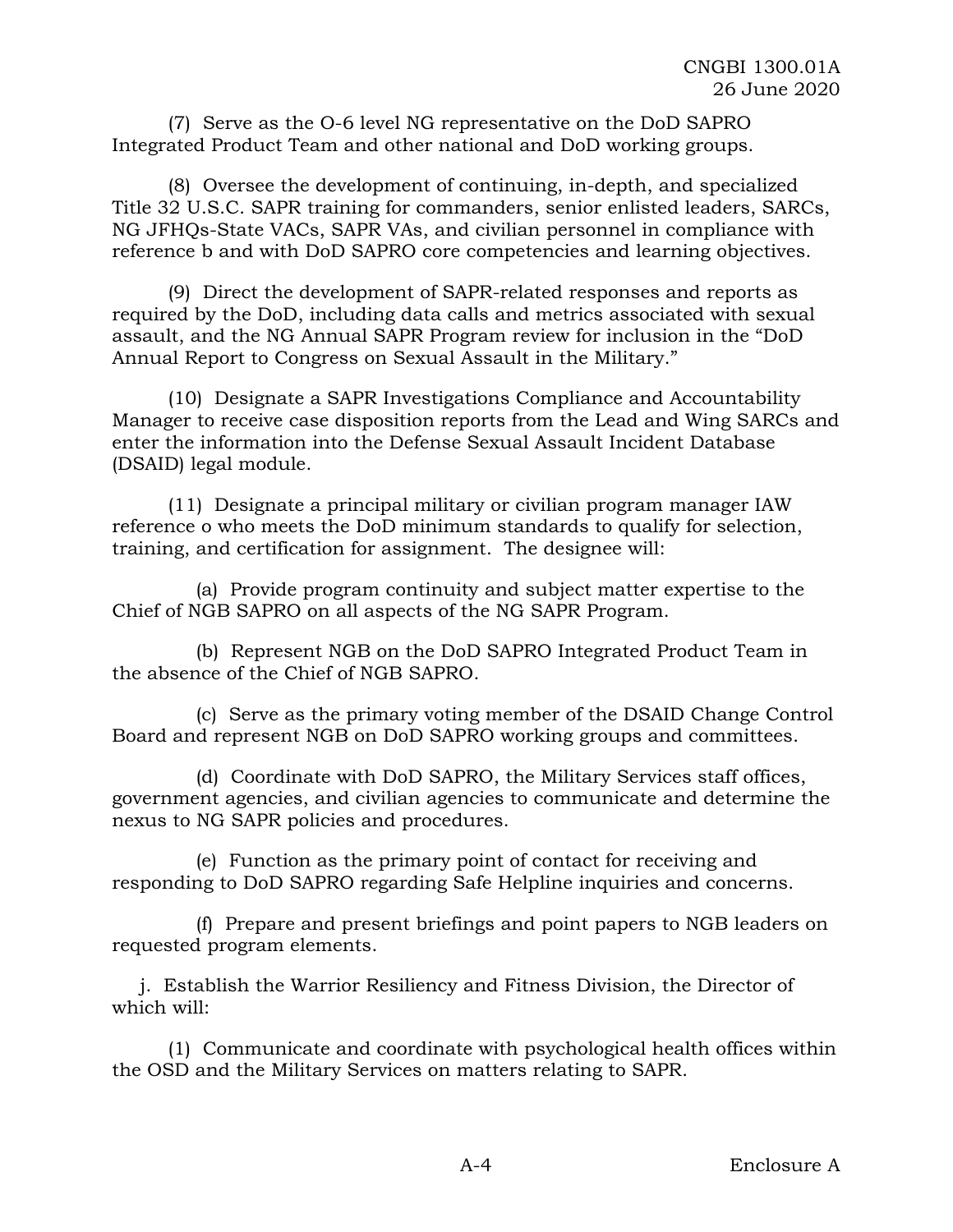(2) Develop a strategy for the NG Warrior Resiliency and Fitness Division to address the psychological needs of sexual assault victims, both in general and by gender, and the needs of their family members.

(3) Represent NGB in the DoD Psychological Health and Readiness Council Sexual Assault Advisory Group.

# 7. Office of the National Guard Bureau Chief Counsel (NGB-JA). NGB-JA will:

a. Advise the CNGB, NGB-J1, Chief of NGB-J1-SAPRO, and other NG stakeholders on matters relating to the NG SAPR Program.

b. Communicate with appropriate legal offices within the DoD and Military Services on matters relating to SAPR.

c. Administer and maintain oversight of the Office of Complex Administrative Investigations and Special Victims' Counsel (SVC) Program in support of the NG SAPR Program.

d. Provide quarterly SVC contact information to NGB-J1-SAPRO with updated NGB contact lists for the DoD Safe Helpline.

e. Provide and publish first responder training specific to Title 32 U.S.C. for NG Judge Advocates IAW reference b.

8. Office of the NGB Inspector General (NGB-IG). NGB-IG will:

a. Communicate with appropriate Inspector General offices within the DoD, Military Services, ARNG, and ANG on matters relating to SAPR.

b. Ensure processes comply with sexual assault prevention and response policy by performing inspections when directed.

c. Identify non-compliance, analyze indicators of deficiencies, and identify responsibility for corrective action on problems related to SAPR program compliance matters.

d. Report all findings on SAPR program compliance matters to the directing authority.

e. Transfer the completed inspection report containing potential violations of sexual assault policy to the appropriate agency IAW Service-specific issuances.

f. Address complaints of allegations of retaliation and reprisal in response to protected communications regarding sexual assault and sexual harassment IAW Service-specific issuances.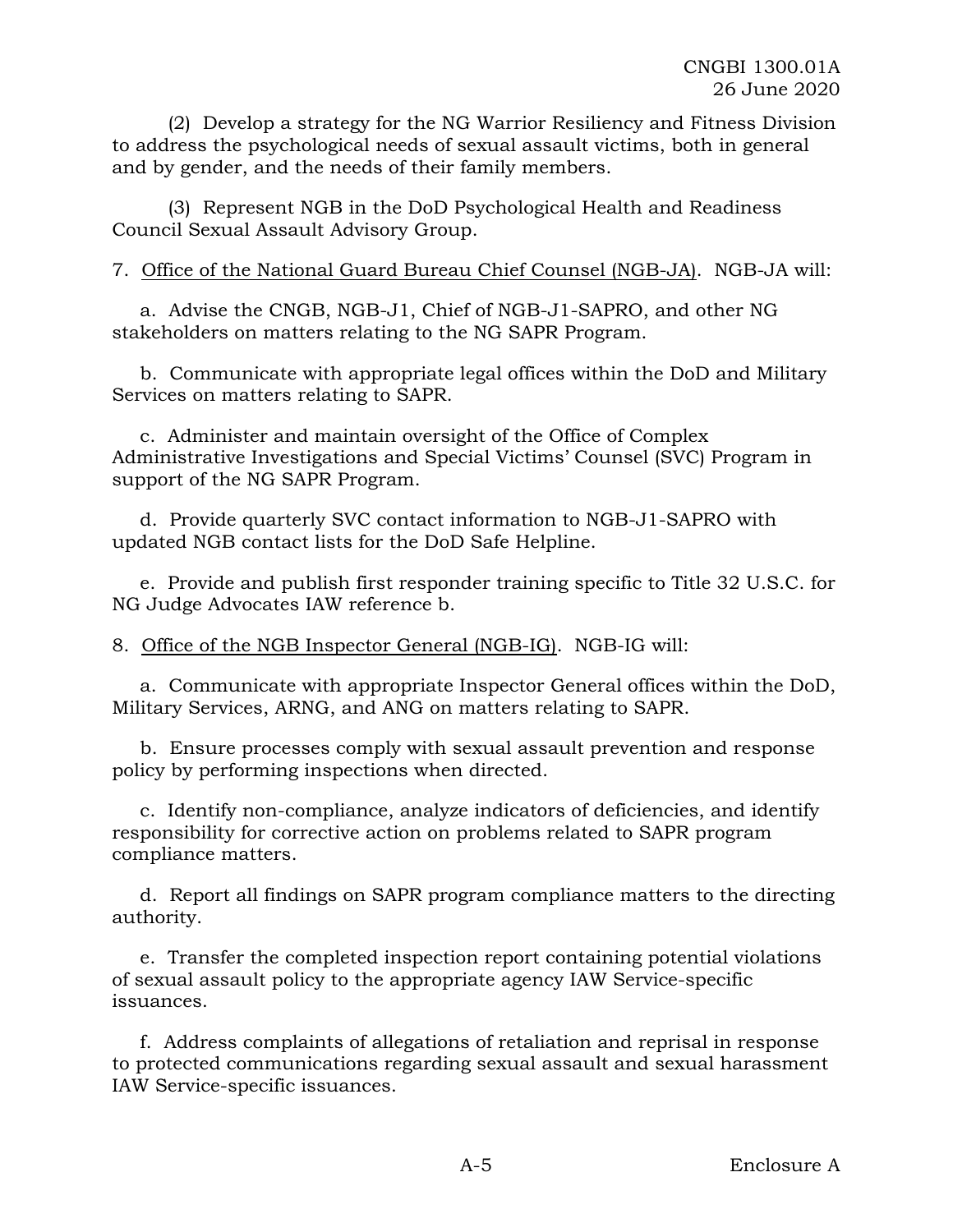# 9. Office of the NGB Joint Surgeon General (NGB-JSG). NGB-JSG will:

a. Advise the CNGB on the physical health aspects of sexual assault victims.

b. Communicate and coordinate with the Office of the Assistant Secretary of Defense for Health Affairs Defense, Health Agency, Service Surgeon Generals, and ARNG and ANG Surgeons on matters relating to SAPR.

### 10. Office of the NGB Joint Chaplain (NGB-OC). NGB-OC will:

a. Advise the CNGB on the spiritual health aspects of sexual assault victims and their family members.

b. Develop and implement standardized SAPR training for NG Chaplains and Religious Program Specialists that meets DoD SAPRO core competencies and learning objectives IAW the training requirements in reference b.

c. Communicate with appropriate Chaplain offices within the OSD, Military Services, ARNG, and ANG on matters relating to SAPR.

d. Provide quarterly updated State Chaplain contact information to NGB-J1-SAPR Office for the DoD Safe Helpline.

# 11. Office of NGB Legislative Liaison (NGB-LL). NGB-LL will:

a. Advise the CNGB on Congressional activities and proposed legislation pertaining to sexual assault prevention and response in the military.

b. Inform and educate the Congress on the NGB's sexual assault prevention and response efforts.

c. Facilitate communication with members of Congress and their staffs on sexual assault prevention and response initiatives.

d. Respond to Congressional inquiries on NG SAPR Program matters in coordination with NGB-J1-SAPR Office and report those inquiries to senior leaders.

e. Identify pending SAPR-related issues that affect the NG and submit a report to NGB SAPRO semi-annually or as often as necessary.

f. Communicate and coordinate with appropriate Legislative Liaison offices within the Department of Defense on matters relating to SAPR.

12. Office of NGB Public Affairs (NGB-PA). NGB-PA will: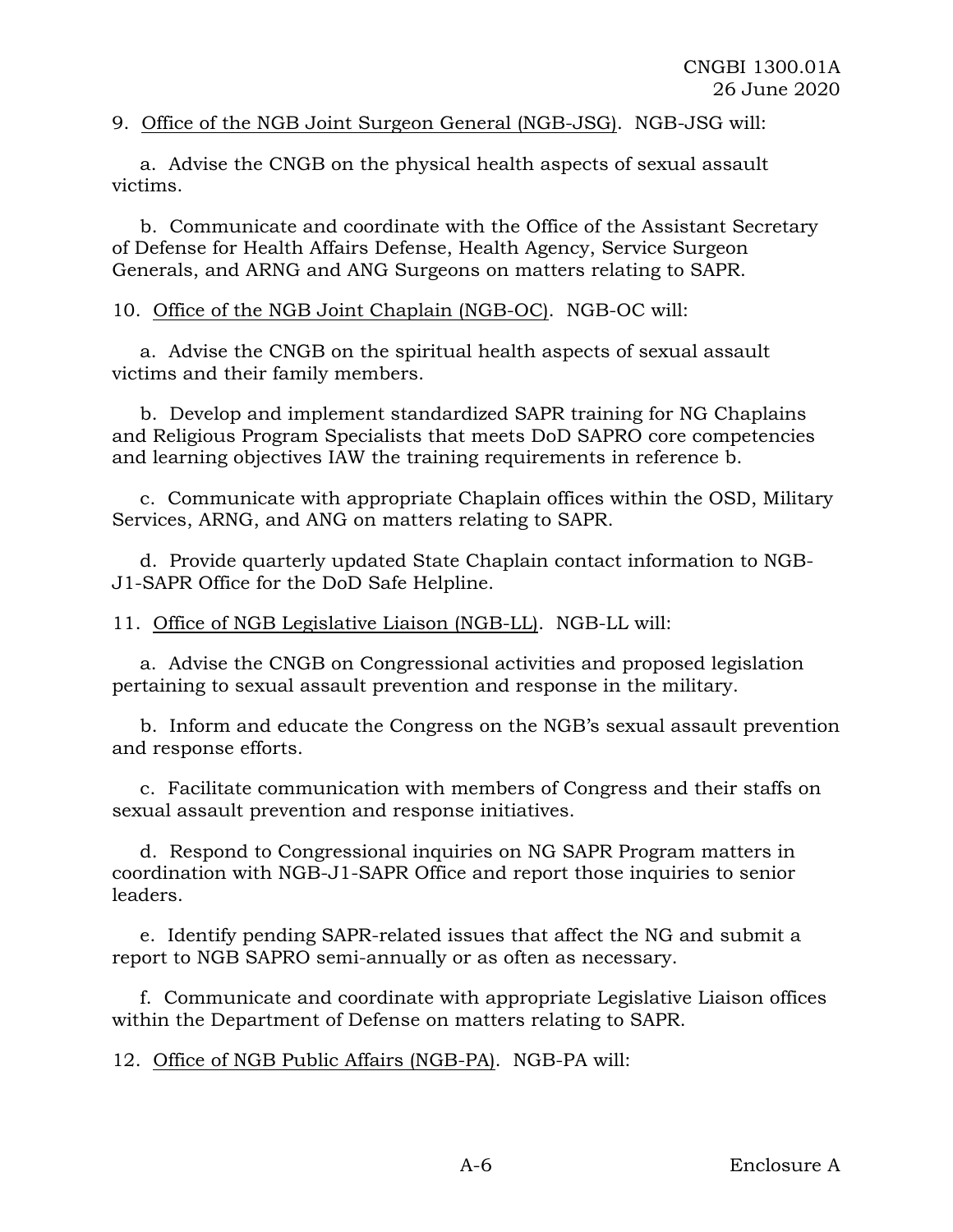a. Develop communication plans and media campaigns in coordination with NGB-J1-SAPR Office to increase awareness of the NG SAPR Program, and disseminate these plans to NGB and NG entities.

b. Communicate with appropriate Public Affairs offices within the OSD, Military Services, ARNG, ANG, NG JFHQs-State, and wings to deliver consistent SAPR messages.

c. Coordinate with NGB SAPRO to respond to media inquiries related to sexual assaults within the NG.

d. Track and report all high-visibility SAPR-related media events.

13. TAGs. TAGs and the CG will:

a. Maintain primary military command authority and responsibility for ensuring reports of sexual assaults arising within the State's non-Federalized NG members are handled by trained and certified SAPR personnel.

b. Require officers and non-commissioned officers who receive a report of sexual assault from a victim within their chain of command to forward the report to a SARC immediately IAW references a and b.

c. Ensure all URs are referred to the appropriate MCIO or civilian law enforcement organization and, if necessary, to the NGB-JA Office of Complex Administrative Investigations for administrative investigation IAW reference r.

d. Prohibit commanders from conducting internal command-directed investigations on sexual assault allegations, including referrals to appointed command investigators and inquiry officers, or delaying the immediate contact of the appropriate law enforcement agency while attempting to assess the credibility of the report.

e. Cultivate an environment that is supportive, understanding, and respectful of sexual assault victims and opposes retaliatory behavior toward individuals reporting or assisting someone who is reporting a sexual assault.

f. Establish policy and procedures regarding the prevention of, and response to, sexual assault within the State NG consistent with applicable DoD, Service-specific, CNGB, ARNG, and ANG Issuances, and applicable law.

g. Grant direct contact and unimpeded access to the NG JFHQs-State SARC to discuss the State SAPR program IAW reference b.

h. Verify each wing commander maintains a full-time, certified SARC to serve as the wing's primary point of contact on all matters pertaining to the wing SAPR program.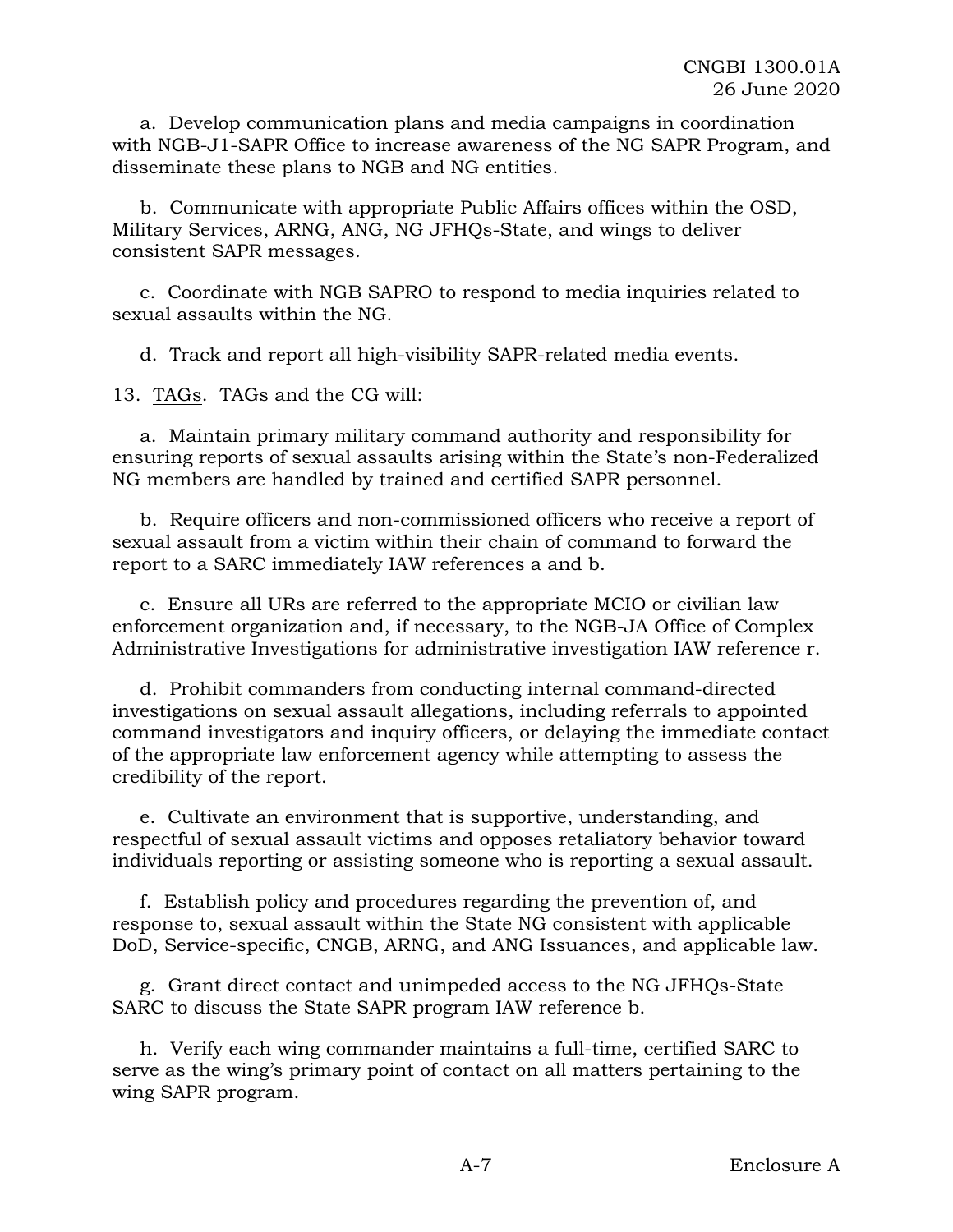i. Verify each brigade commander maintains one certified collateral duty brigade SARC to serve as the brigade's primary point of contact for matters concerning the ARNG Sexual Harassment/Assault Response and Prevention (SHARP) Program, and one certified brigade collateral-duty Victim Advocate (VA) and two certified collateral-duty VAs at each battalion.

j. Prohibit granting a waiver for the enlistment or commissioning of personnel in the NG who have a qualifying conviction for a crime of sexual assault or who are required to register as a sex offender IAW references a and  $h_{\cdot}$ 

k. Establish procedures to protect SARCs, NG JFHQs-State VACs, and SAPR VAs from coercion, discrimination, or reprisal related to the execution of their SAPR duties and responsibilities IAW references a, b, s, and t.

l. Establish policy to provide protection against coercion, retaliation, ostracism, maltreatment, restriction, and reprisal toward victims of sexual assault, the alleged subjects, responders, witnesses, and intervening bystanders IAW references a, b, t; Service-specific Issuances; CNGB Issuances; and State codes.

m. Implement the State SAPR Program IAW DoD publications, Servicespecific requirements applicable to non-Federalized NG, CNGB Issuances, and applicable law and policy.

n. Establish guidance for the provision of transportation for a victim of sexual assault to a medical facility for emergency healthcare and a Sexual Assault Forensic Exam.

o. Direct the NG JFHQs-State Staff Judge Advocate (SJA) to:

(1) Coordinate with civilian law enforcement organizations to monitor and track the criminal investigation for all URs of sexual assault entered into DSAID.

(2) Coordinate with civilian law enforcement organizations to monitor and track reported allegations of retaliation associated with a sexual assault by NG members.

(3) Provide a case update and case disposition to the victim's commander (or equivalent) for discussion with the case management group (CMG) chair and co-chair every 30 days during the CMG meeting until case closure.

(4) Provide such military justice or administrative information concerning offender accountability as required by the NG JFHQs-State or Wing SARC for entry into DSAID IAW references a and b.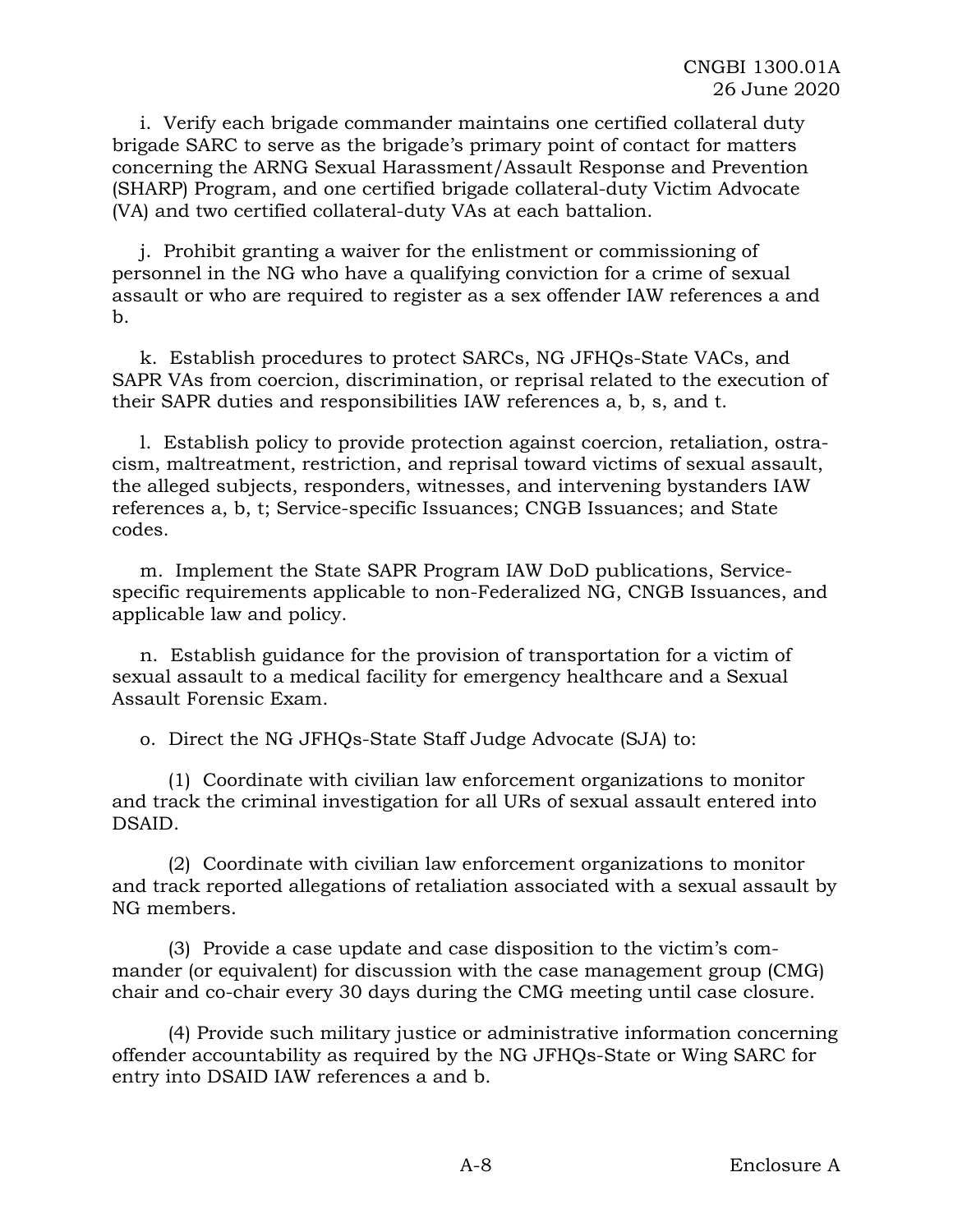(5) Retain investigative and disposition case records for all unrestricted reports of sexual assault arising within the State under proper security measures IAW DoD, Service-specific, and NGB regulations.

p. Establish and chair, or designate a Deputy Adjutant General or Assistant Adjutant General to chair, the monthly multi-disciplinary CMG meeting for reviewing all URs of sexual assault and retaliation allegations occurring within the State IAW references b and j.

q. Require the following individuals to attend each monthly NG JFHQ-State CMG meeting: victim's immediate commander; all full-time SARCs assigned within the State (mandatory attendance regardless of whether they have an assigned victim being discussed); victims' SAPR VA, victim's military healthcare provider or mental health and counseling services provider; chaplain, State Staff Judge Advocate (SJA) with detailed knowledge of the case, and State NG personnel trained to do a safety assessment of current sexual assault victims.

r. Provide guidance to commanders on developing and implementing policy for mitigating high-risk behaviors, reducing personal vulnerabilities, and establishing a safe environment.

s. Implement primary prevention strategies to establish healthy teams and develop work-life balances to achieve progress in reducing unwanted behaviors and eradicating sexual assault in the NG IAW DoD and NGB guidance and implementation plans.

t. Verify the conduct of command climate assessments within 120 days of command assumption and annually thereafter IAW reference u.

u. Hold commanders responsible to prohibit coercion, retaliation, ostracism, maltreatment, and reprisal against victims of sexual assault, alleged subjects, SAPR personnel, witnesses, and intervening bystanders.

v. Establish a safety assessment capability within the NG JFHQs-State IAW reference b to ensure the victim and other persons are not in physical jeopardy and establish a high-risk response team as necessary IAW reference b.

w. Verify appropriate resourcing and accommodations for SAPR personnel that offer a safe and easily accessible environment conducive to providing emotional support to victims, safeguarding confidential communications, and preserving anonymity IAW references b, f, g, and v. An adequate work area and space will include:

(1) Sufficient space for a standard-size desk, locking file cabinets, bookshelves, an office chair, and visitor seating.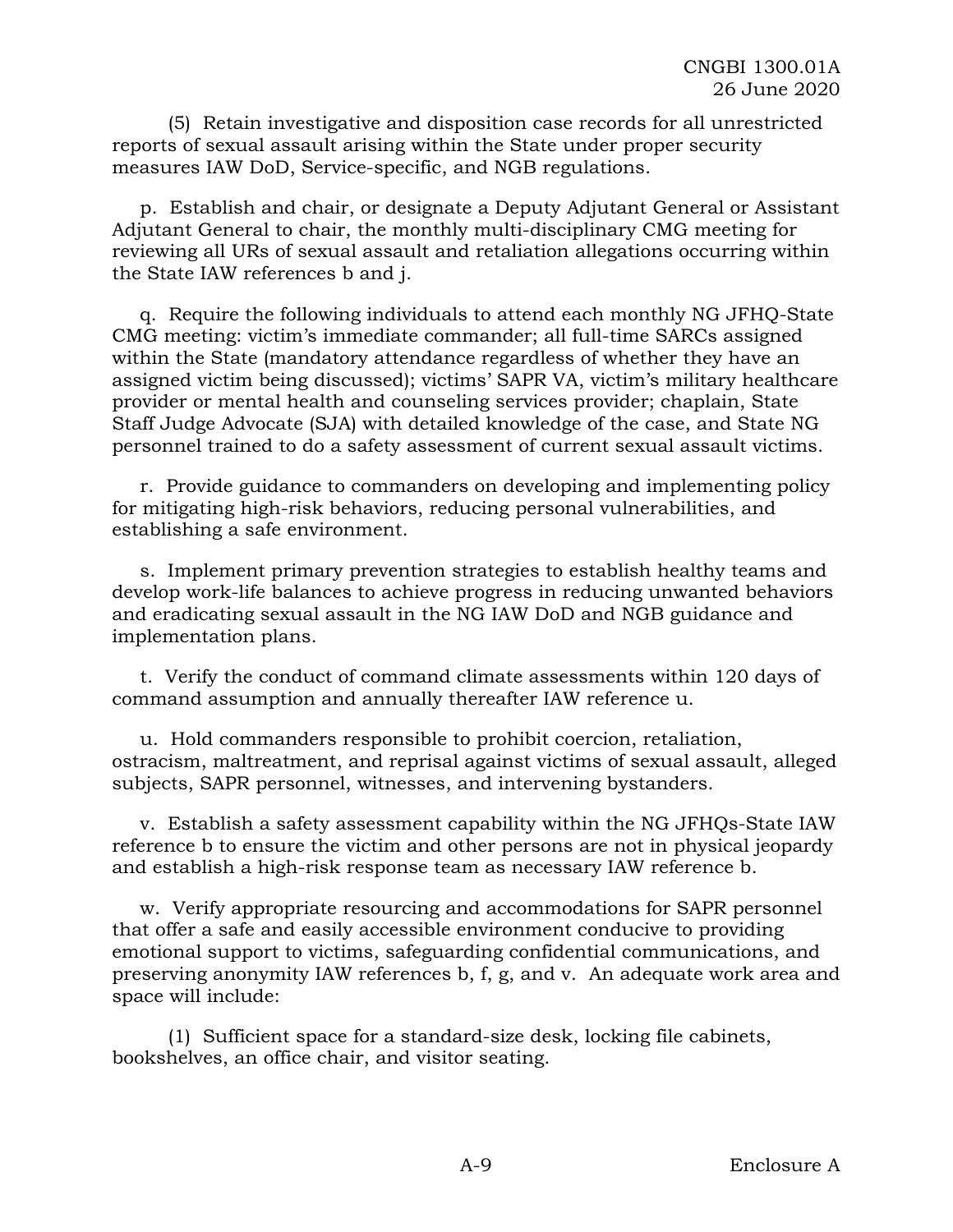(2) Floor-to-ceiling walls, lockable doors for privacy, and additional office space for a stand-alone computer for use during one-on-one consultations and interviews or for victims to file an expedited transfer or communicate with their SVC.

(3) Communication equipment and services that permit coverage 24 hours a day, 7 days a week, including office telephones with long-distance capability; government-funded cellular phones for emergency response, contact, and on-going victim support; printer and scanner; copier; and SAPR website capability.

(4) Storage space for SAPR promotional and awareness items used throughout the year.

(5) Access to a conference or classroom area to conduct required continuing education, refresher training, and meetings.

(6) Accommodations that comply with the Americans with Disabilities Act regulations.

14. Commanders. The commanders will:

a. Support and direct the implementation of TAG's or the CG's established SAPR Program in compliance with DoD Issuances, Service-specific requirements as applicable to non-Federalized NG members, CNGB Issuances, and applicable law.

b. Immediately contact the appropriate law enforcement agency upon receiving an unrestricted report of sexual assault and will not conduct internal command-directed investigations on sexual assault allegations, to include making referrals to appointed command investigators or inquiry officers.

c. Grant direct contact and unimpeded access to SARCs to discuss matters of the command's SAPR program and incidents of sexual assault IAW reference b.

d. Complete and submit a Sexual Assault Incident Response Oversight (SAIRO) report in writing within eight days after a UR of sexual assault is made IAW references b and w, and applicable Service-specific reporting requirements.

e. Complete a Commander's Critical Information Requirements (CCIR) report as required by DoD and submit it immediately to the chain of command, NG JFHQs-State SARC, and NGB-J1-SAPRO IAW reference b and State guidance. Limit to need to know only and do not send through distribution boxes (that is, JOC/JOCC distribution email).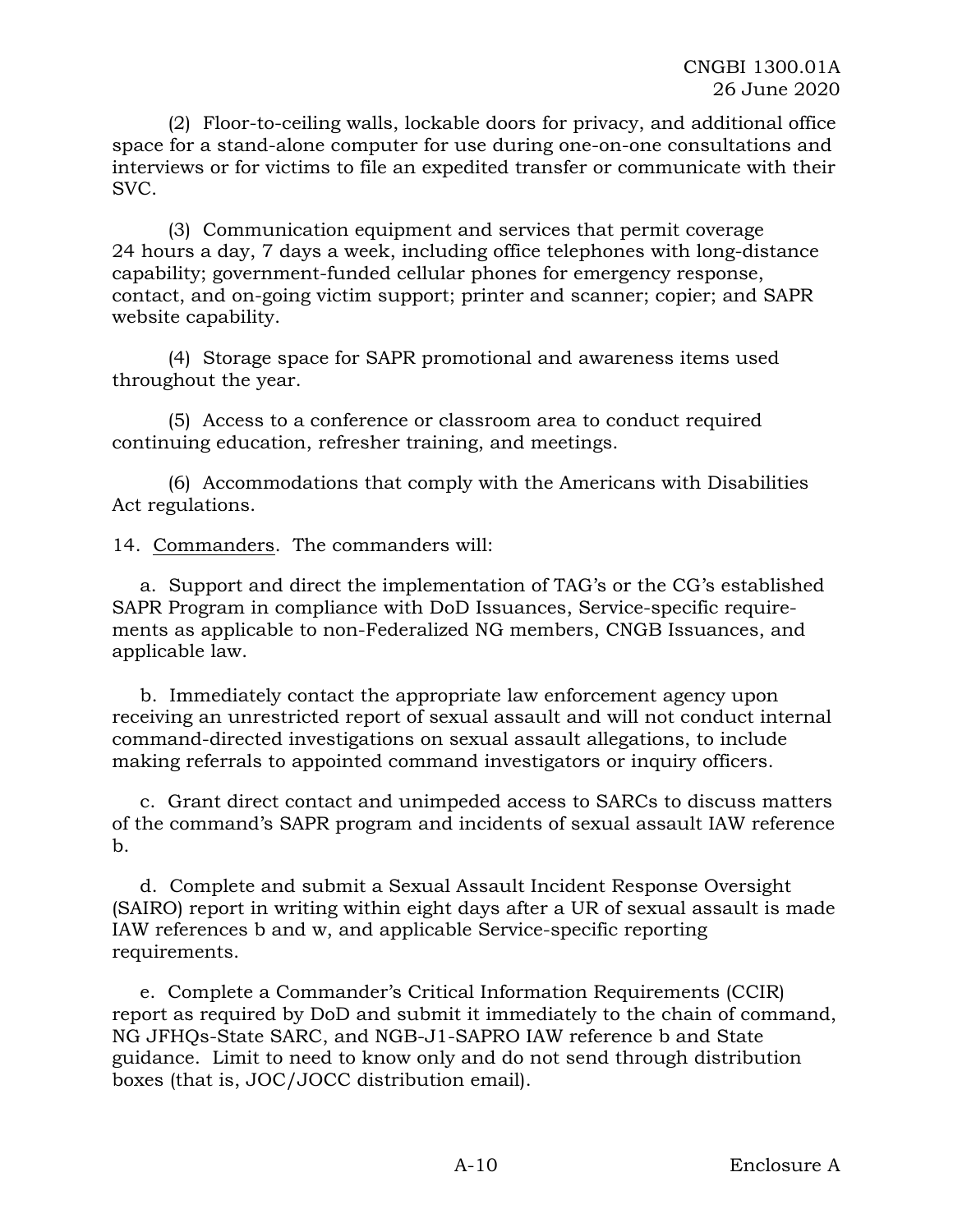f. Adhere to the DoD dual objectives of protecting victims of sexual assault and supporting applicable law enforcement and criminal justice procedures to hold alleged subjects appropriately accountable for sexual assault offenses IAW references a and b.

g. Process NG members not discharged for a conviction of rape, sexual assault, forcible sodomy, or an attempt to commit one of these crimes for administrative separation for misconduct IAW references b, h, and i, and Service-specific issuances.

h. Meet with the SARC within 30 days of taking command for one-on-one SAPR training on responsibilities, required reports, confidentiality, and "official need-to-know" requirements, expedited transfers, the sexual assault incident response oversight report, and a commander's critical information requirements report IAW reference b.

i. Attend monthly CMG meetings when they are the immediate commander of a victim being discussed and provide monthly victim updates within 72 hours following the CMG. The victim's commander cannot delegate these responsibilities.

j. Support SAPR programs established by the command, as well as law enforcement and criminal justice procedures that hold persons accountable for their actions IAW references a and b.

k. Balance the interests of the victim and subject of a sexual assault to enhance protection and maintain good order and discipline IAW references a, b, and x by considering:

(1) An expedited transfer of a Title 32 U.S.C. NG member who files a UR of sexual assault and requests the transfer; this may also serve to remove the victim from sources of perceived retaliation.

(2) A temporary administrative reassignment or removal of a Title 32 U.S.C. NG member accused of committing a sexual assault or related offense.

15. NG JFHQs-State SARCs. NG JFHQs-State SARCs will:

a. Serve as the State's principal SAPR advisor to TAG or the CG on DoD, Army, Air Force, NGB, ARNG, and ANG policies and guidance relative to non-Federalized NG members.

b. Implement and manage the State SAPR Program in coordination with the wing SARC IAW DoD Issuances, Service-specific requirements as applicable to non-Federalized NG members, CNGB Issuances, applicable law, and TAG's or the CG's policies and procedures.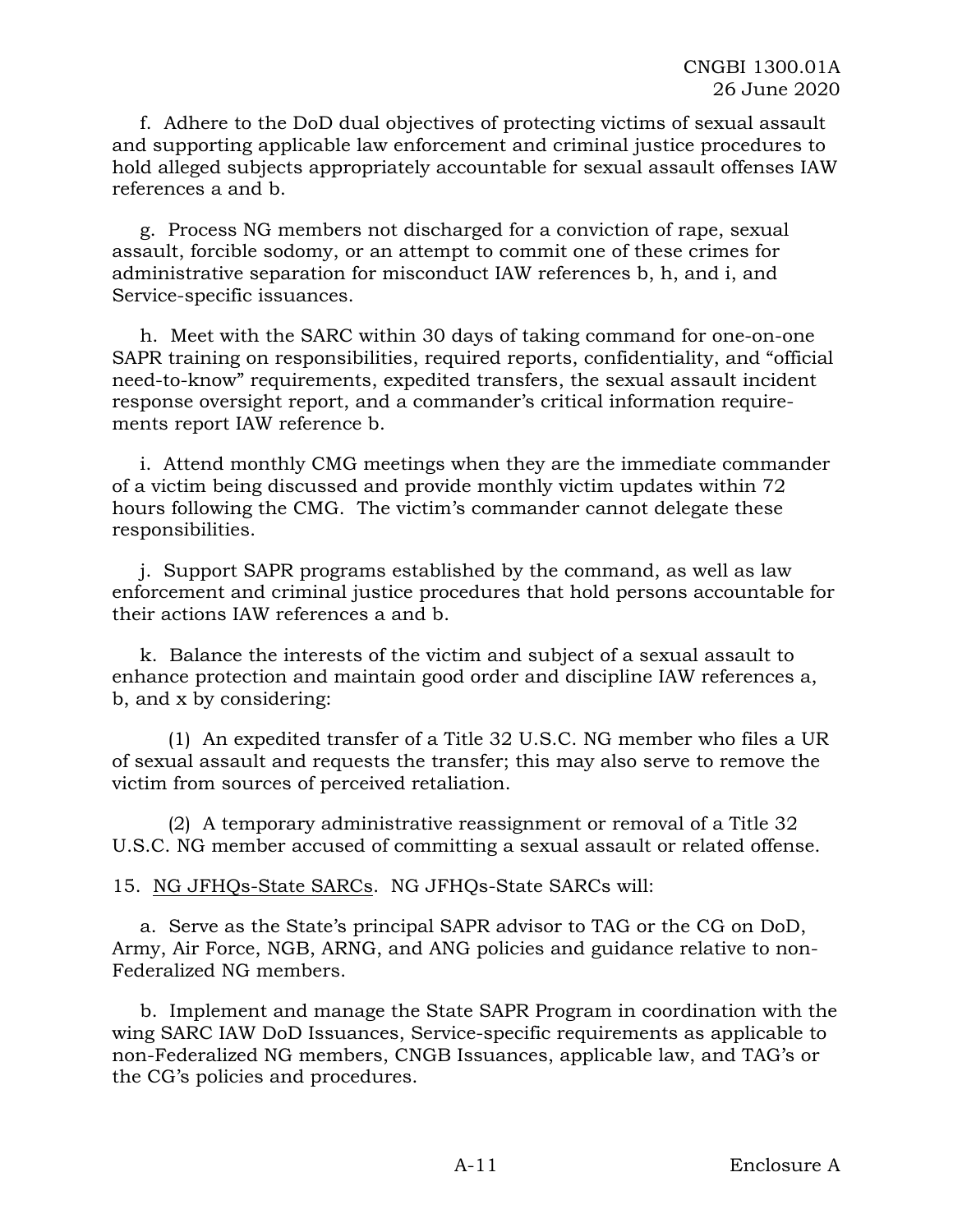c. Monitor reports of sexual assaults within the State in coordination with the wing SARC, as applicable, and the victim-advocacy services provided by the assigned certified SAPR personnel. Monitoring occurs from the initial report through case disposition and resolution of the victim's health and well-being.

d. Assist victims who are sexually assaulted while on active duty with filing a report if not completed on active duty and completing the line of duty determination process to request retention or return to active duty IAW references b and x, and Service-specific Issuances or guidance.

e. Communicate the availability and right to consult with an SVC for legal assistance to victims IAW references a, b, and y.

f. Inform victims of the option to request an expedited transfer upon filing an official UR IAW references b and w.

g. Inform victims choosing to select the RR option of their eligibility to participate in the "Catch a Serial Offender" program IAW references e and z.

h. Enter and update sexual assault case data into the DSAID and coordinate with the wing SARC on ANG cases for reports of sexual assaults involving NG members, regardless of duty status at the time of the assault, reporting option selected, or independent investigation, IAW references a and b.

i. Coordinate SAPR training with the wing SARC for new hires, supervisors, and members of the NG.

j. Serve as co-chair of the NG JFHQs-State CMG, and notify the victim's SVC of the date, time and location of the CMG to provide the SVC with the opportunity to participate.

k. Serve as the State Lead SARC to:

(1) Coordinate with wing SARC(s) to provide a consolidated response to NGB-J1-SAPR Office on identified items in the annual NG SAPR program review, to include mandated information on each claim of retaliation associated with a report of sexual assault IAW reference k, for inclusion in the "DoD Annual Report on Sexual Assault in the Military."

(2) Support and document the response process for retaliation associated with a report of sexual assault in collaboration with other SARCs, NG JFHQs-State VACs, SAPR VAs, Equal Opportunity Advisors, the Inspector General, and the SJA within the State.

(3) Serve as the central manager of retaliation data collection within the State relating to a report of sexual assault.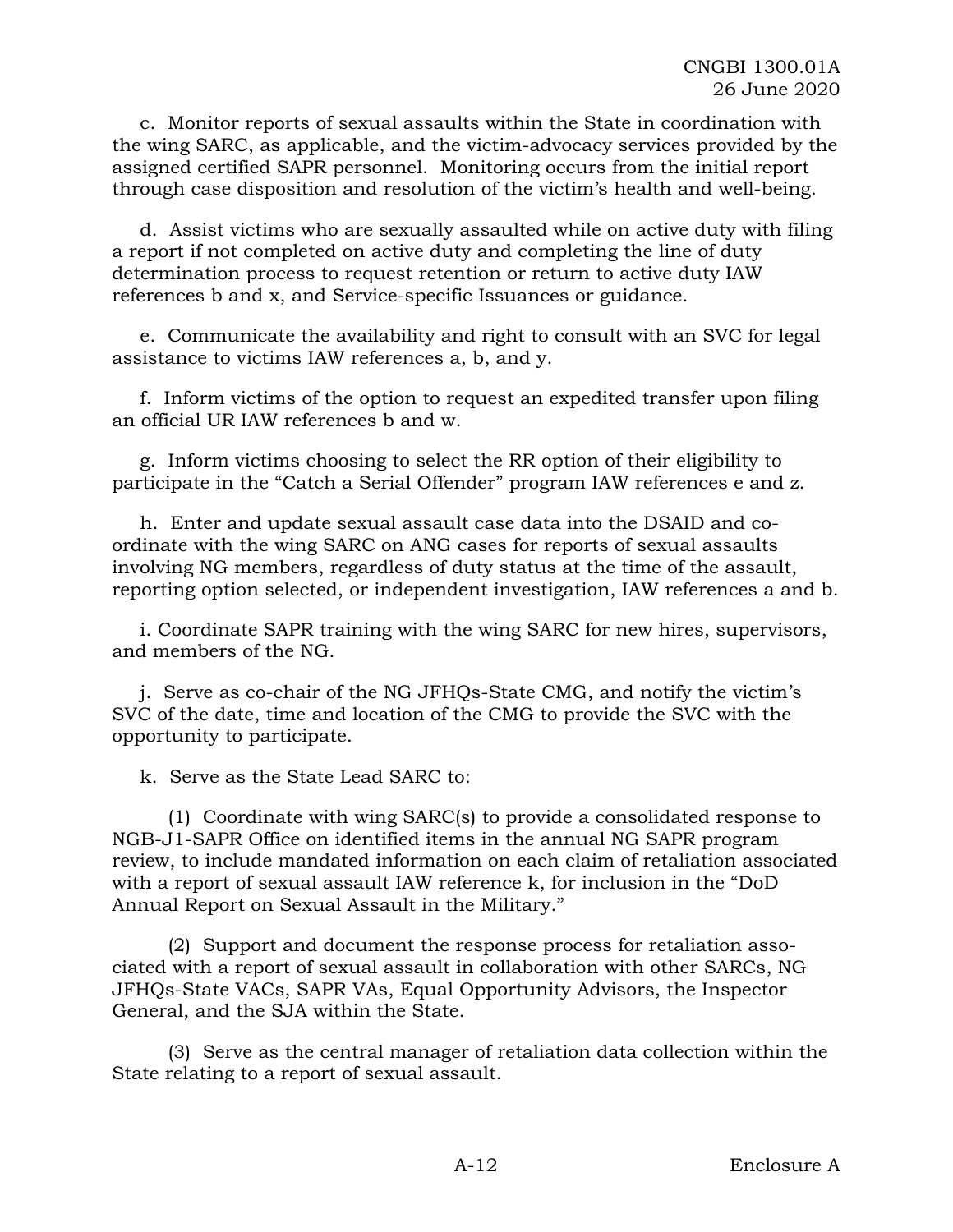(4) Confirm with SARCs and SAPR VAs if there are retaliation reports to discuss at the CMG.

(5) Coordinate with the NG JFHQs-State SJA and wing SJA to obtain case referrals, outcomes, and disposition information for all UR sexual assault cases.

l. Retain sexual assault case records for 50 years under proper security measures IAW reference b.

m. Provide current or former NG members with access to their "Victim Reporting Preference Statement" (reference e) IAW references b, aa, and bb. In the event the original form or electronic copy of the original form (reference e) is not located, the victim may complete, sign, and give or mail a replacement form to the nearest NG SARC or NGB-J1-SAPR Office (see Department of Defense Form 2910-1, "Replacement of Lost DD Form 2910, Victim Reporting Preference Statement," at reference cc). The victim may elect to convert a Restricted Report to an Unrestricted Report when completing the form. The SARC will upload the form into the DSAID File Locker. This form will take the place of the original "Victim reporting Preference Statement" (reference e) IAW reference k.

n. Participate in Service-specific councils, forums, and working groups IAW reference dd.

o. Perform other responsibilities assigned to full-time SARCs consistent with DoD Issuances, Service-specific requirements as applicable to non-Federalized NG members, CNGB Issuances, applicable law, and TAG's or the CG's policies and procedures.

16. Wing SARCs. Wing SARCs will:

a. Serve as the ANG's installation or wing commander's principal SAPR consultant and inform the wing commander and vice wing commander on DoD, Air Force, NGB, and ANG policies and guidance relative to non-Federalized NG members.

b. Implement and manage the ANG installation or wing SAPR program in coordination with the NG JFHQs-State SARC IAW DoD Issuances, Servicespecific requirements as applicable to non-Federalized NG members, CNGB Issuances, applicable law, and TAG's or the CG's policies and procedures.

c. Monitor reports of sexual assaults within the ANG installation or wing and the victim-advocacy services provided by the assigned certified SAPR personnel from initial report through disposition and resolution of the victim's health and well-being.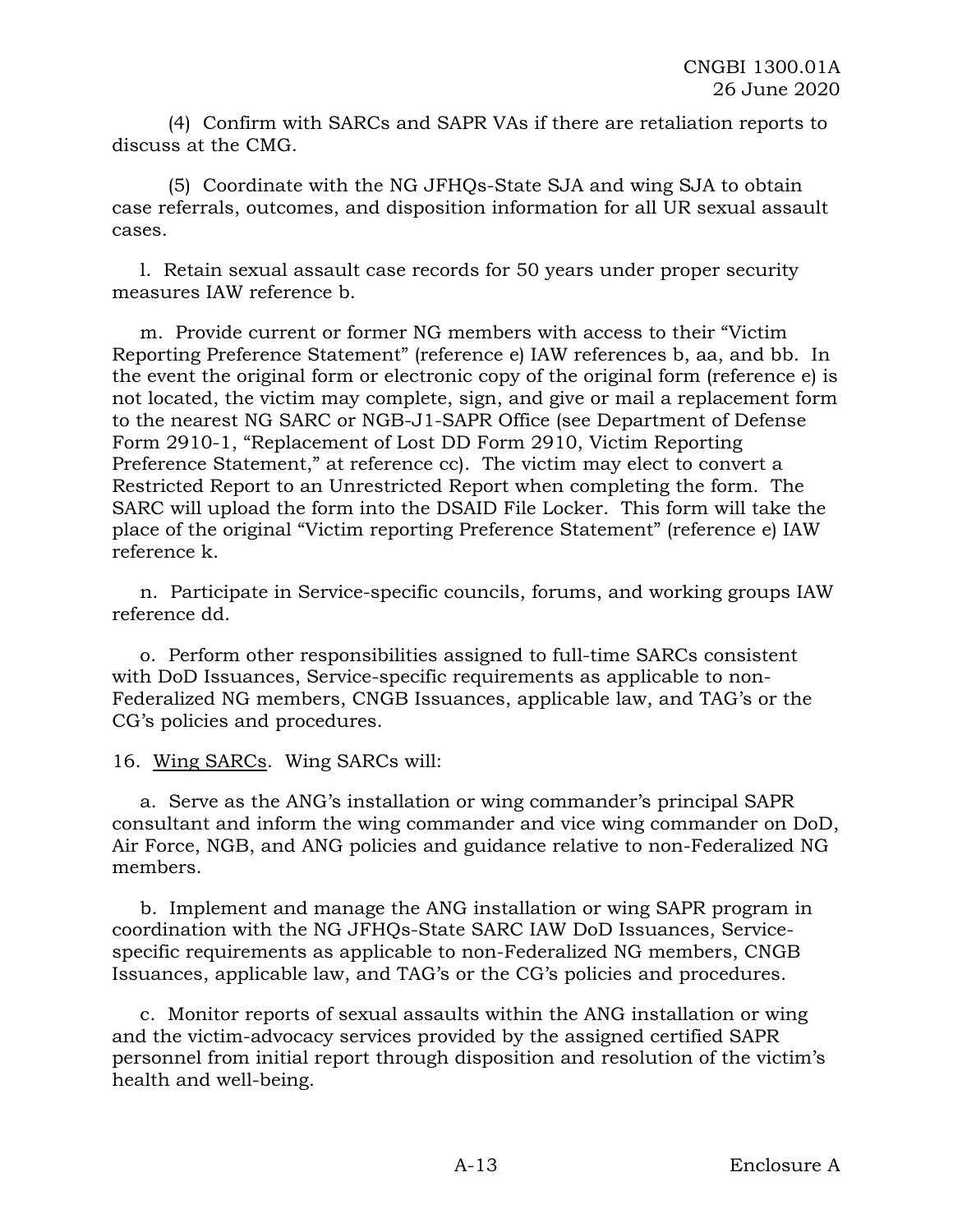d. Inform victims choosing to select the RR option of their eligibility to participate in the "Catch a Serial Offender" program IAW references e and z.

e. Enter and update sexual assault case data into the DSAID in coordination with the NG JFHQs-State SARC for statistical trend analysis and reporting to the NGB for inclusion in the DoD Annual Report on Sexual Assault in the Military.

f. Assist a victim sexually assaulted while on active duty with filing a report if not completed on active duty and completing the line of duty determination process to request retention or return to active duty IAW references b and x, and Service-specific Issuances or guidance.

g. Communicate the availability and right to consult with an SVC for legal assistance to victims IAW references a and b.

h. Inform victims of the option to request an expedited transfer upon filing an official UR IAW references b and x.

i. Serve as the SAPR point of contact for ongoing prevention, education, delivery of required training, and assessing the needs specific to the ANG installation or wing in coordination with the NG JFHQs-State SARC.

j. Coordinate with the NG JFHQs-State SARC to provide a wing response on identified items in the NG Annual SAPR Program Review for inclusion in the DoD Annual Report on Sexual Assault in the Military.

k. Support and document the response process for retaliation associated with a report of sexual assault in collaboration with other SARCs, NG JFHQs-State VACs, SAPR VAs, Equal Opportunity Advisors, the Inspector General, and the SJA within the State.

l. Retain sexual assault case records for 50 years under proper security measures IAW references b.

m. Provide current or former NG members with access to their "Victim Reporting Preference Statement" (reference e) IAW references b, aa, and bb. In the event the original form or electronic copy of the original form (reference e) is not located, the victim may complete, sign, and give or mail a replacement form to the nearest NG SARC or NGB-J1-SAPR Office (see Department of Defense Form 2910-1, "Replacement of Lost DD Form 2910, Victim Reporting Preference Statement," at reference cc). The victim may elect to convert a Restricted Report to an Unrestricted Report when completing the form. The SARC will upload the form into the DSAID File Locker which will take the place of the original "Victim Reporting Preference Statement" (reference e) IAW reference k.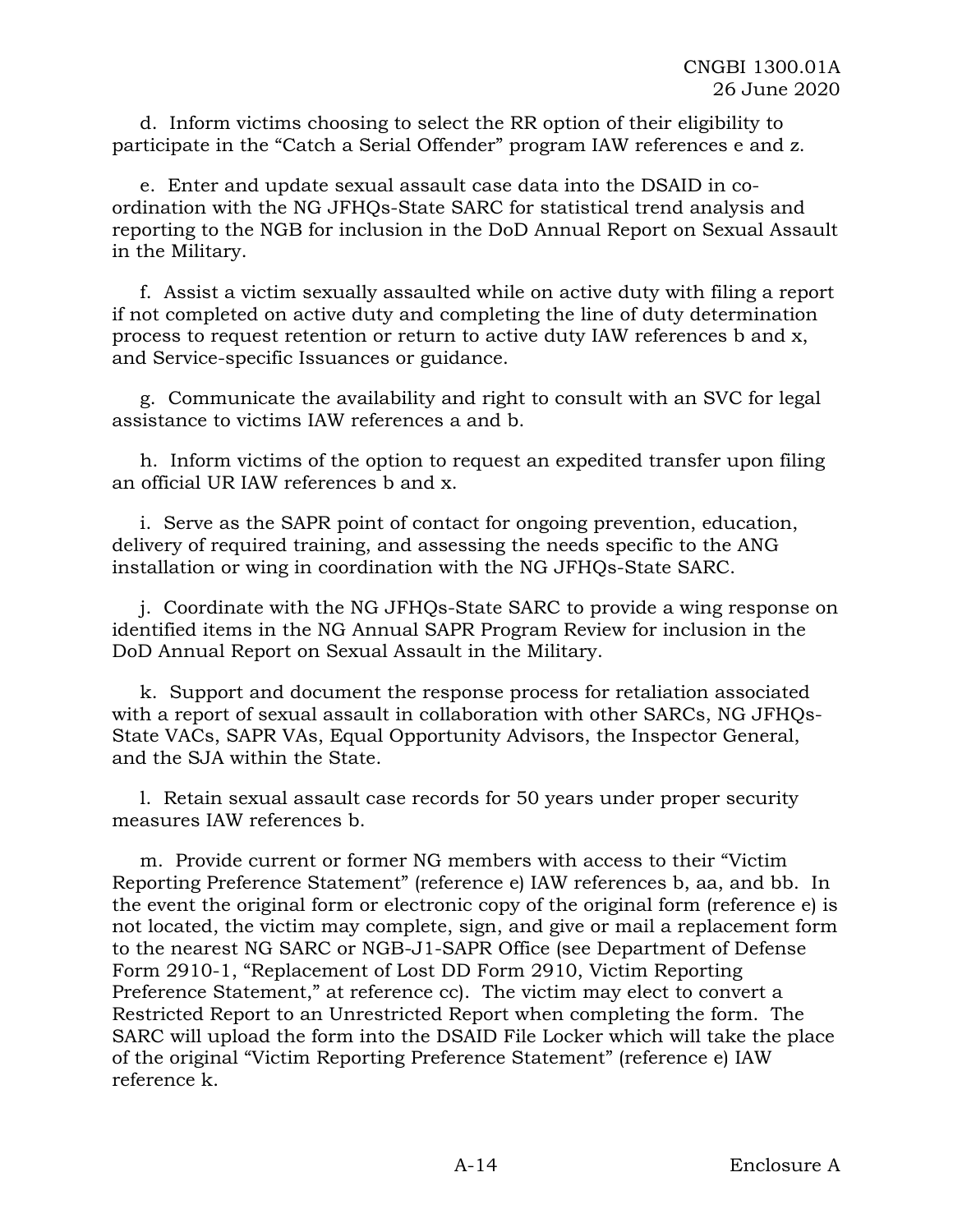n. Participate in Service-specific councils, forums, and working groups IAW references v and ee.

o. Participate in the monthly NG JFHQs-State CMG meeting, and serve as the co-chair for the wing or installation CMG meeting and notify the victim's SVC of the date, time and location of the CMG to provide the SVC with the opportunity to participate.

p. Perform other responsibilities assigned to full-time SARCs consistent with DoD Issuances, Service-specific requirements as applicable to non-Federalized NG members, CNGB Issuances, applicable law, and TAG's or the CG's policies and procedures.

17. NG JFHQs–State VACs. The NG JFHQs-State VACs will:

a. Serve as the designated specialist of victim support services to coordinate and monitor local implementation and execution of the State SAPR Program IAW DoD Issuances, Service-specific requirements as applicable to non-Federalized NG members, CNGB Issuances,applicable law, and TAG's or the CG's policies and procedures.

b. Perform sexual assault advocacy responsibilities to support victims of sexual assault through administrative, medical, investigative, and legal procedures.

c. Serve as the liaison to coordinate services for victims with NG support and community organizations and agencies such as law enforcement, SJA, legal assistance, medical treatment facilities, Crime Victims' Compensation offices, and sponsoring commands.

d. Support and document the response process for retaliation associated with a report of sexual assault in collaboration with SARCs, SAPR VAs, Equal Opportunity Advisors, the Inspector General, and the SJA within the State.

e. Perform other responsibilities assigned to full-time NG JFHQs-State VACs consistent with CNGB Issuances, TAG's or the CG's policies and procedures, and SAPR VA responsibilities IAW references a and b.

18. Brigade SARCs. Brigade SARCs will:

a. Advise the brigade commander in the implementation and management of the brigade's SHARP Program IAW DoD Issuances, Army requirements as applicable to non-Federalized NG members, CNGB Issuances, applicable law, and TAG's or the CG's policies and procedures.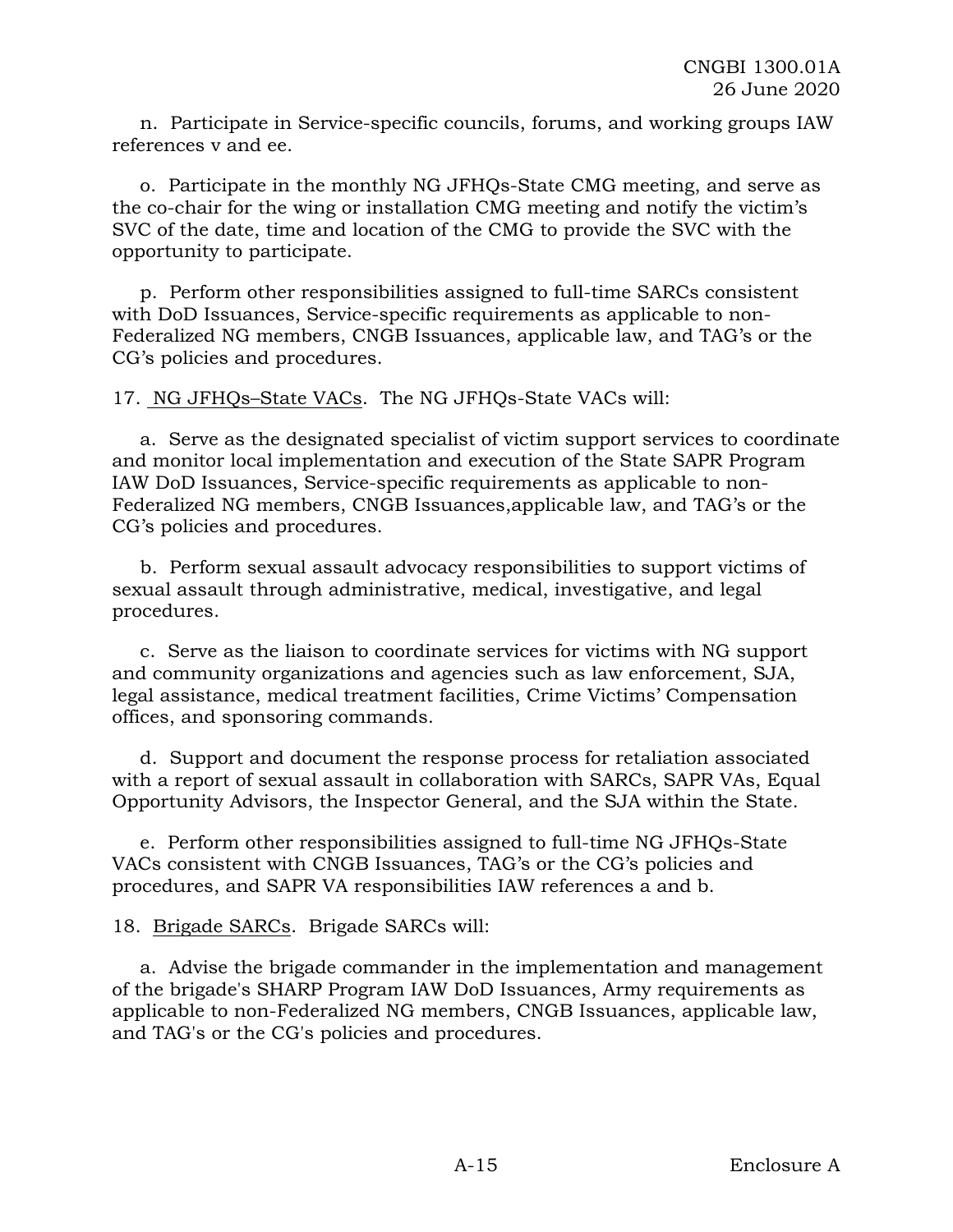b. Conduct and assist unit leaders in conducting annual unit-level SAPR Program training and document the training event on the unit training schedules.

c. Publicize the SHARP program through local means to inform Soldiers, Army Civilians, Family members, and leaders about the program.

d. Publish contact information for access to the NG JFHQ-State SARC and VAs.

e. Verify the certification of each VA within the brigade and battalions before allowing the VA to perform advocacy duties.

19. SAPR VAs. SAPR VAs will:

a. Report directly to the SARC while performing sexual assault advocacy responsibilities consistent with DoD Issuances, Service-specific requirements as applicable to non-Federalized NG members, CNGB Issuances, applicable law, and TAG's or the CG's policies and procedures.

b. Provide non-clinical support and essential information on available options and resources to sexual assault victims to assist them in making informed decisions as they progress through resolution and healing.

c. Provide information to eligible sexual assault victims on the availability of a sexual assault forensic examination at a medical treatment facility or civilian hospital, when available, IAW references a and b.

d. Describe the reporting options to the victim during initial contact to allow him or her to make an informed decision in electing the option that best supports his or her needs as allowed by duty status at the time of the sexual assault.

e. Communicate the availability and right to consult with an SVC for legal assistance to victims IAW references a and b.

f. Inform victims of the option to request an expedited transfer upon filing an official UR IAW references b and w.

g. Assist a victim sexually assaulted while on active duty with filing a report if not completed on active duty and completing the line of duty determination process to request retention or return to active duty IAW reference b, and Service-specific Issuances or guidance.

h. Support and document the response process for retaliation associated with a report of sexual assault in collaboration with SARCs, NG JFHQs-State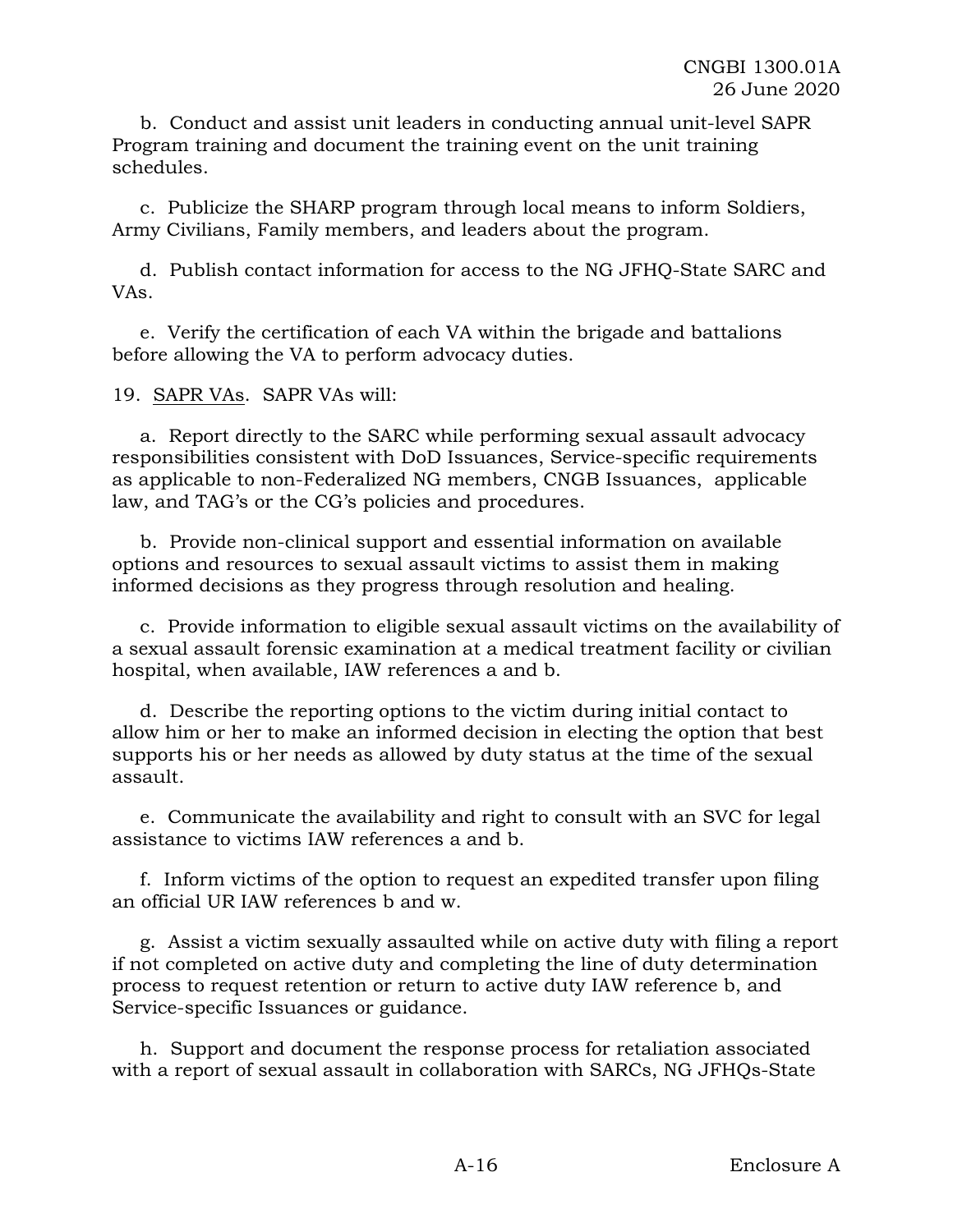VACs, other SAPR VAs, Equal Opportunity Advisors, the Inspector General, and the SJA within the state.

i. Inform victims choosing to select the RR option of their eligibility to participate in the "Catch a Serial Offender" program IAW references e and z.

j. Retain sexual assault case records for 50 years under proper security measures IAW references b.

k. Provide current or former NG members with access to their "Victim Reporting Preference Statement" (reference e) IAW references b,aa, and bb. In the event the original form or electronic copy of the original form (reference e) is not located, the victim may complete, sign, and give or mail a replacement form to the nearest NG SARC or NGB-J1-SAPR Office (see Department of Defense Form 2910-1, "Replacement of Lost DD Form 2910, Victim Reporting Preference Statement," at reference cc). The victim may elect to convert a Restricted Report to an Unrestricted Report when completing the form. The SARC will upload the form into the DSAID File Locker which will take the place of the original "Victim Reporting Preference Statement" IAW reference k.

l. Perform other responsibilities assigned to SAPR VAs consistent with DoD Issuances, Service-specific requirements as applicable to non-Federalized NG members, CNGB Issuances, applicable law , and TAG's or the CG's policies and procedures.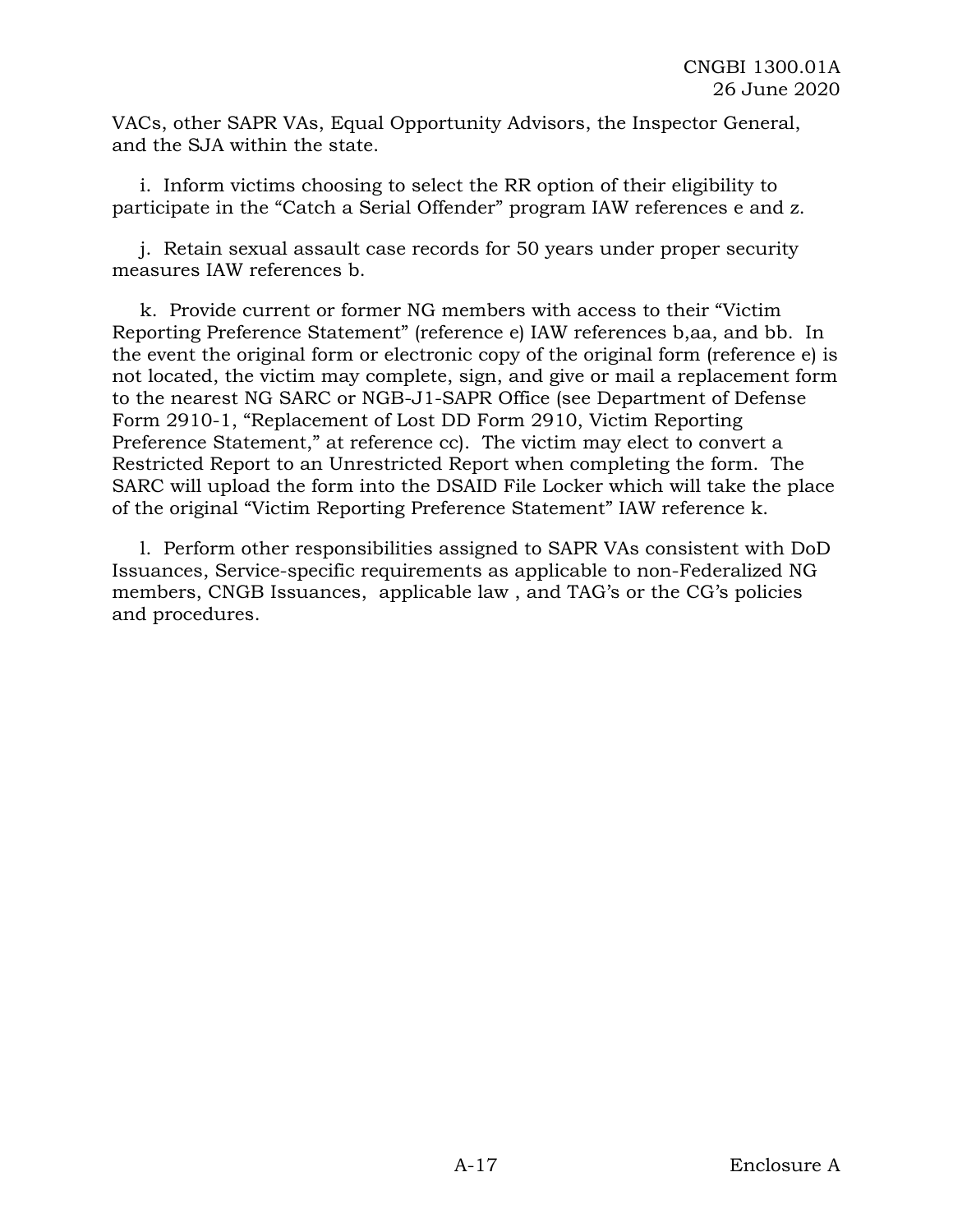#### ENCLOSURE B

#### REFERENCES

#### PART I. REQUIRED

a. DoD Directive 6495.01, 23 January 2012, "Sexual Assault Prevention and Response (SAPR) Program," Incorporating Change 3, 11 April 2017

b. DoD Instruction 6495.02, 28 March 2013, "Sexual Assault Prevention and Response (SAPR) Program Procedures," Incorporating Change 3, 24 May 2017

c. Title 32 United States Code (U.S.C.), "National Guard," Section 102, "General Policy"

d. DoD Instruction 6400.07, 25 November 2013, "Standards For Victim Assistance Services in the Military Community," Incorporating Change 2, 6 July 2018

e. DD Form 2910, September 2019, "Victim Reporting Preference Statement"

f. DoD Instruction 5400.11, 29 January 2019, "DoD Privacy and Civil Liberties Programs"

g. DoD Manual 6025.18, 13 March 2019, "Implementation of the Health Insurance Portability and Accountability Act (HIPAA) Privacy Rule in DoD Heath Care Programs"

h. DoD Instruction 1332.14, 27 January, 2014, "Enlisted Administrative Separations," Incorporating Change 4, 12 April 2019

i. DoD Instruction 1332.30, 11 May, 2018, "Commissioned Officer Administrative Separations," Incorporating Change 1, 12 April 2019

j. 10 U.S.C.§ 1034, "Protected communications; prohibition of retaliatory personnel actions"

k. Under Secretary of Defense Personnel and Readiness Memorandum, 15 October 2019, "Defense Sexual Assault Incident Database Updates Involving the Replacement of Lost Forms, Retaliation Reporting, and Electronic File Locker"

l. DoD Instruction 1215.06, 11 March 2014, "Uniform Reserve, Training, and Retirement Categories for the Reserve Components," Incorporating Change 1, 19 May 2015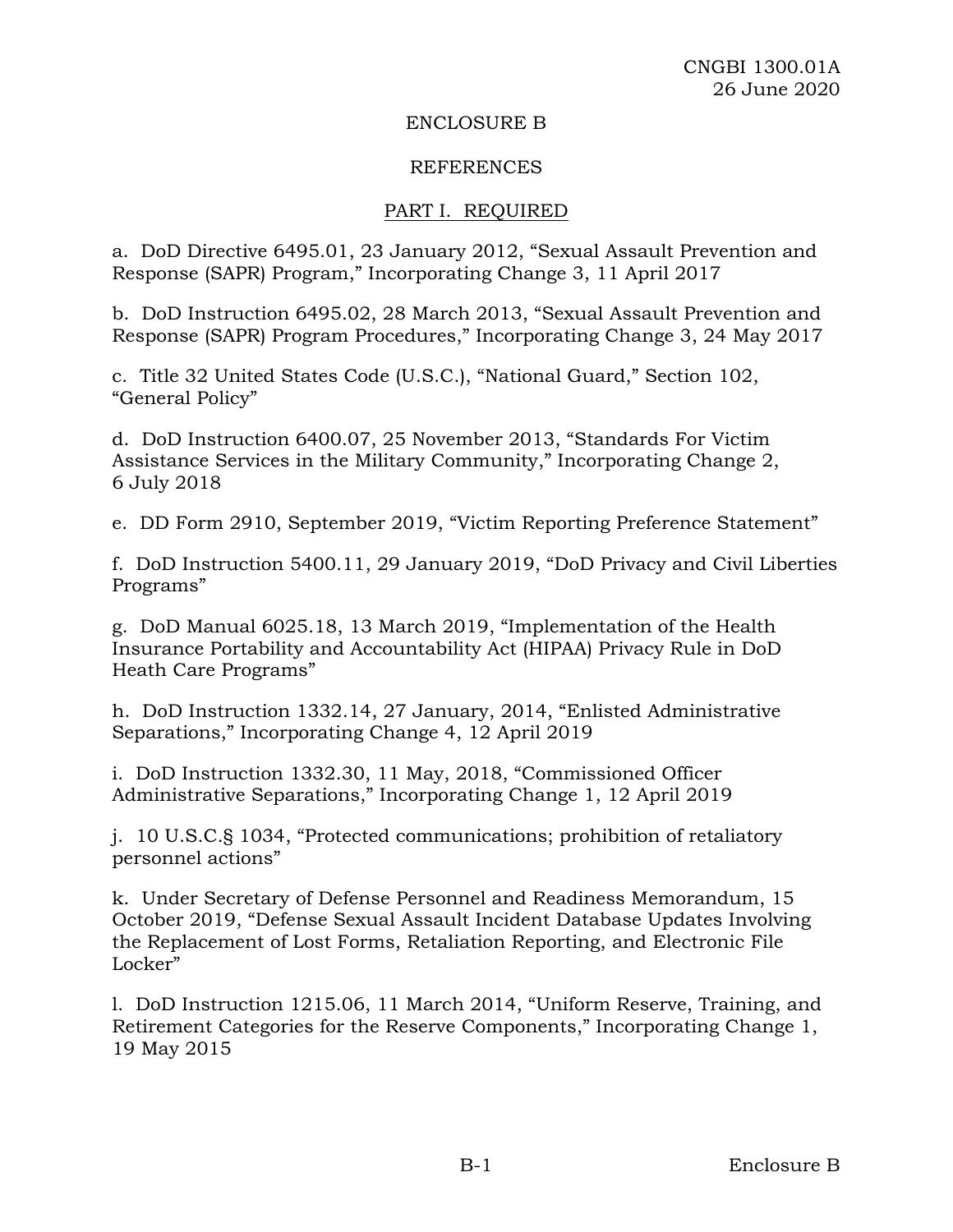m. DoD Instruction 6495.03, 28 February 2020, "Defense Sexual Assault Advocate Certification Program (D-SAACP)"

n. 10 U.S.C. § 10502, "Chief of the National Guard Bureau: Appointment; Adviser on National Guard Matters; Grade; Succession," Supplement 5

o. DoD Directive 5105.77, 30 October 2015, "National Guard Bureau"

p. Under Secretary of Defense Personnel and Readiness Memorandum, 10 March 2015, "Certification Standards for Department of Defense Sexual Assault Prevention and Response Program Managers"

q. CNGB Manual 1300.01, 21 September 2016, "National Guard Implementation of the Department of Defense Sexual Assault Advocate Certification Program"

r. CNGB Instruction 0400.01B, 12 April 2018, "National Guard Complex Administrative Investigations"

s. DoD Directive 7050.06, 17 April 2015, "Military Whistleblower Protection"

t. 5 U.S.C. § 2302(b)(8)-(9), "Prohibited Personnel Practices"

u. CNGB Memorandum, 09 November 2013, "National Guard Command Climate Assessment Policy"

v. Air Force Instruction 90-6001, 21 May 2015, "Sexual Assault Prevention and Response (SAPR) Program," Incorporating Change AFGM2019-01, 07 October 2019

w. CNGB Manual 1300.02, 29 October 2019, "National Guard Sexual Assault Incident Response Oversight and Commander's Critical Information Requirements Reports for Unrestricted Reports"

x. CNGB Instruction 1303.01A, 06 August 2014, "Expedited Transfer, Reassignment, or Removal of National Guard Members Due to an Unrestricted Report of Sexual Assault," Validity date extended to 01 July 2020

y. 10 U.S.C. § 12323, "Active Duty Pending Line of Duty Determination Required for Response to Sexual Assault"

z. Office of the Secretary of Defense Memorandum, 10 June 2019, "Procedures to Implement the 'Catch a Serial Offender' Program"

aa. 5 U.S.C. § 552, "Public Information: Agency Rules, Opinions, Orders, Records, and Proceedings"

bb. 5 U.S.C. § 552a, "Records Maintained on Individuals"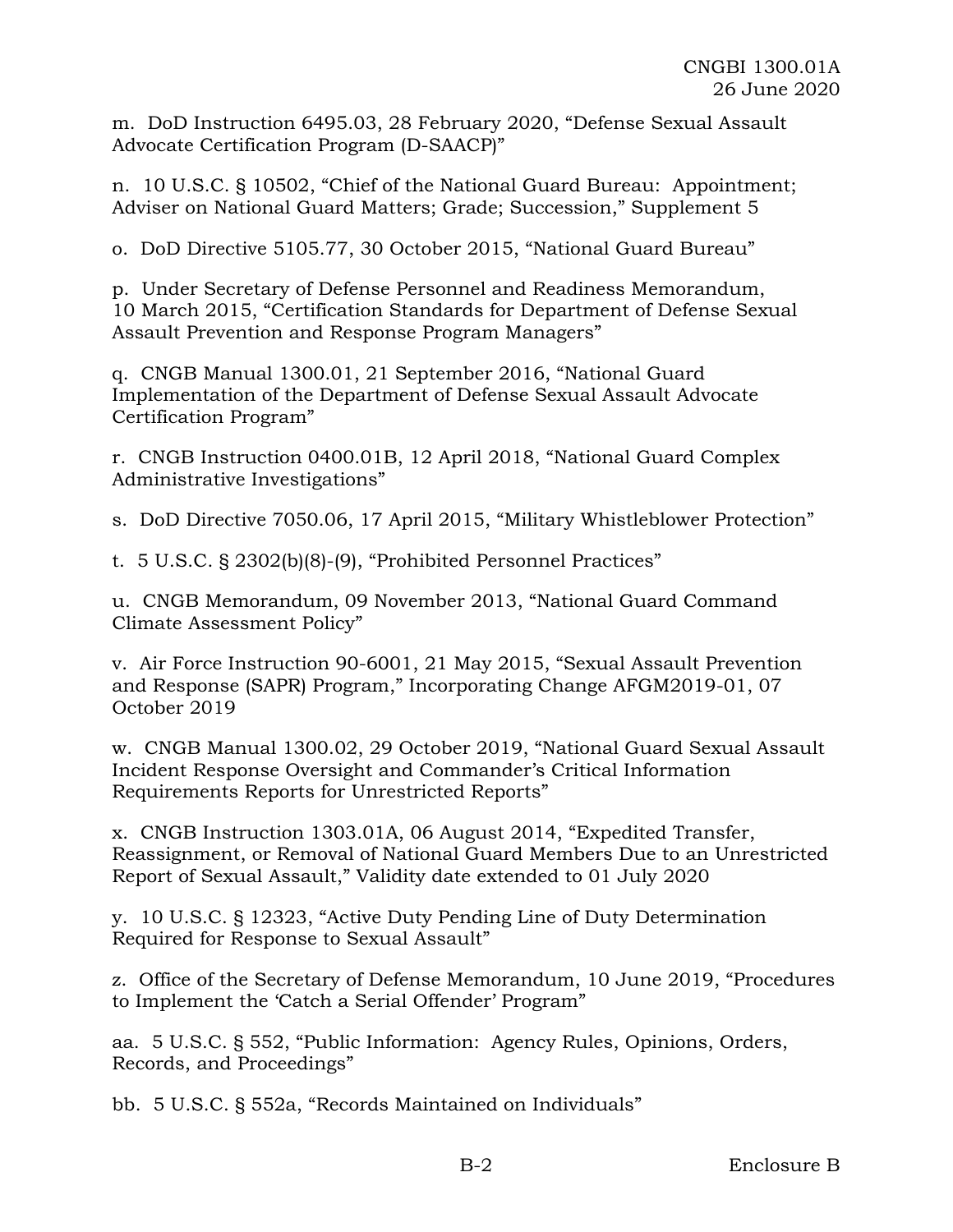cc. DD Form 2910-1, 26 June 2019, "Replacement of Lost DD Form 2910, Victim Reporting Preference Statement"

dd. Army Regulation 600-63, 14 April 2015, "Army Health Promotion"

ee. Air Force Instruction 90-5001, 25 January 2019, "Integrated Resilience"

# PART II. RELATED

ff. DoD Retaliation Prevention and Response Strategy Implementation Plan, January 2017

gg. Army Regulation 20-1, 23 March 2020, "Inspector General Activities and Procedures"

hh. Air Force Instruction 90-301, 28 December 2018/Air Force Reserve Command Supplement, 17 October 2019, "Inspector General Complaints Resolution"

ii. Army Directive 2014-20, 19 June 2014, "Prohibition of Retaliation Against Soldiers for Reporting a Criminal Offense"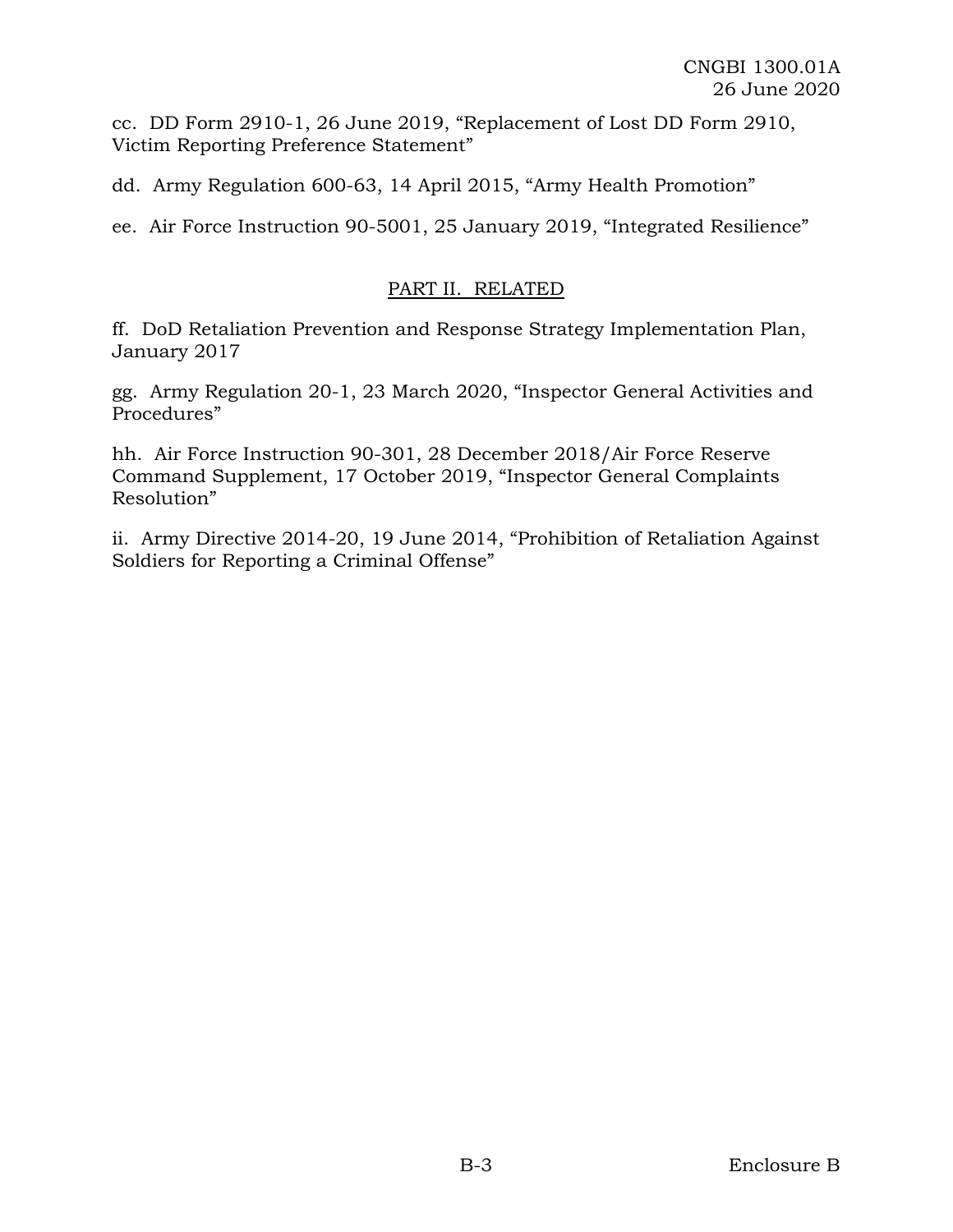# GLOSSARY

# PART I. ACRONYMS

| ANG              | Air National Guard                                        |
|------------------|-----------------------------------------------------------|
| <b>ARNG</b>      | Army National Guard                                       |
| CG               | Commanding General of the District of Columbia            |
| CMG              | Case Management Group                                     |
| <b>CNGB</b>      | Chief of the National Guard Bureau                        |
| <b>DANG</b>      | Director of the Air National Guard                        |
| <b>DARNG</b>     | Director of the Army National Guard                       |
| DoD              | Department of Defense                                     |
| <b>DSAID</b>     | Defense Sexual Assault Incident Database                  |
| IAW              | In accordance with                                        |
| <b>MCIO</b>      | Military criminal investigative organization              |
| <b>NG</b>        | <b>National Guard</b>                                     |
| NGB              | National Guard Bureau                                     |
| NGB-DS           | Director of Staff, National Guard Bureau                  |
| NGB-IG           | NGB Office of the Inspector General                       |
| NGB-JA           | NGB Office of the National Guard Bureau Chief<br>Counsel  |
| NGB-JSG          | National Guard Bureau Joint Surgeon General               |
| $NGB-J1$         | NGB Manpower and Personnel Directorate                    |
| NGB-LL           | NGB Office of Legislative Liaison                         |
| NGB-OC           | NGB Office of Joint Chaplain                              |
| NGB-PA           | NGB Office of Public Affairs and Strategic                |
|                  | Communication                                             |
| <b>NGB SAPRO</b> | NGB Sexual Assault Prevention and Response<br>Office      |
| NG JFHQs-State   | National Guard Joint Force Headquarters-State             |
| <b>OSD</b>       | Office of the Secretary of Defense                        |
| RR               | <b>Restricted Reporting</b>                               |
| <b>SAPR</b>      | Sexual Assault Prevention and Response                    |
| <b>SAPRO</b>     | Sexual Assault Prevention and Response Office             |
| SAPR-VA          | Sexual Assault Prevention and Response Victim<br>Advocate |
| SARC             | Sexual Assault Response Coordinator                       |
| <b>SJA</b>       | Staff Judge Advocate                                      |
| <b>SVC</b>       | Special Victims' Counsel                                  |
| <b>TAG</b>       | The Adjutant General                                      |
| <b>UR</b>        | <b>Unrestricted Reporting</b>                             |
| U.S.C.           | <b>United States Code</b>                                 |
| <b>VAC</b>       | Victim Advocate Coordinator                               |
| <b>VCNGB</b>     | Vice Chief of the National Guard Bureau                   |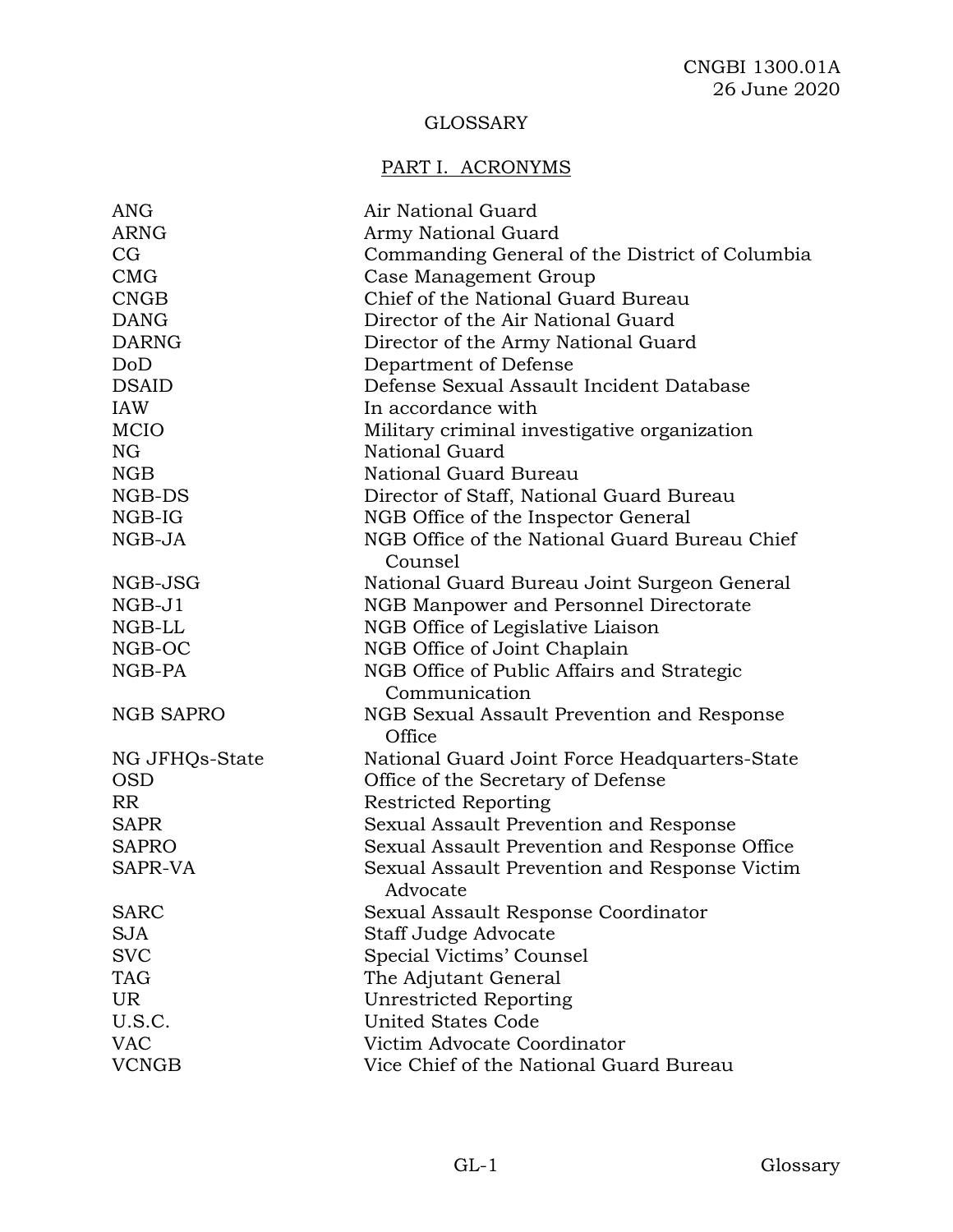# PART II. DEFINITIONS

Chain of Command—The succession of commanding officers from a superior to a subordinate through which command is exercised; also the succession of officers, enlisted members, or civilian personnel through whom administrative control is exercised, including supervision and rating of performance. For members of the National Guard this also includes The Adjutant General and the Governor of the State in accordance with reference s.

Defense Sexual Assault Incident Database—The Department of Defense centralized, case-level database for the uniform collection of data regarding incidence of sexual assaults involving persons covered by this Instruction. Disclosure of data stored in this database is granted only as authorized by law or needed for internal Department of Defense review or analysis.

Final Disposition—Actions taken to resolve the reported incident, document case outcome, and address the misconduct by the alleged perpetrator, as appropriate. Final disposition includes military justice proceedings, nonjudicial punishment, or administrative actions, including separation actions taken in response to the offense, whichever is the most serious action taken in accordance with reference b.

Limited Healthcare Services—Emergency care that includes physical and emergency psychological services and a Sexual Assault Forensic Examination or civilian equivalent consistent with reference a.

Limited Sexual Assault Prevention and Response Services—Assistance provided by a Sexual Assault Response Coordinator, Joint Force Headquarters–State Victim Advocate Coordinator, or Sexual Assault Prevention and Response Victim Advocate to a victim who is undergoing emergency care, but who is ineligible for a reporting option or continued support throughout recovery.

Maltreatment—Cruelty toward or oppression of a member of the National Guard or an employee of the National Guard by a person with authority over the individual because the individual:

a. Reported a sex-related offense or sexual harassment or is believed to have reported a sex-related offense or sexual harassment.

b. Was the victim of a sex-related offense or sexual harassment or is believed to have been the victim of a sex-related offense or sexual harassment.

c. Was reported by another as being the victim of a sex-related offense or sexual harassment or is believed to have been reported by another as being the victim of a sex-related offense or sexual harassment.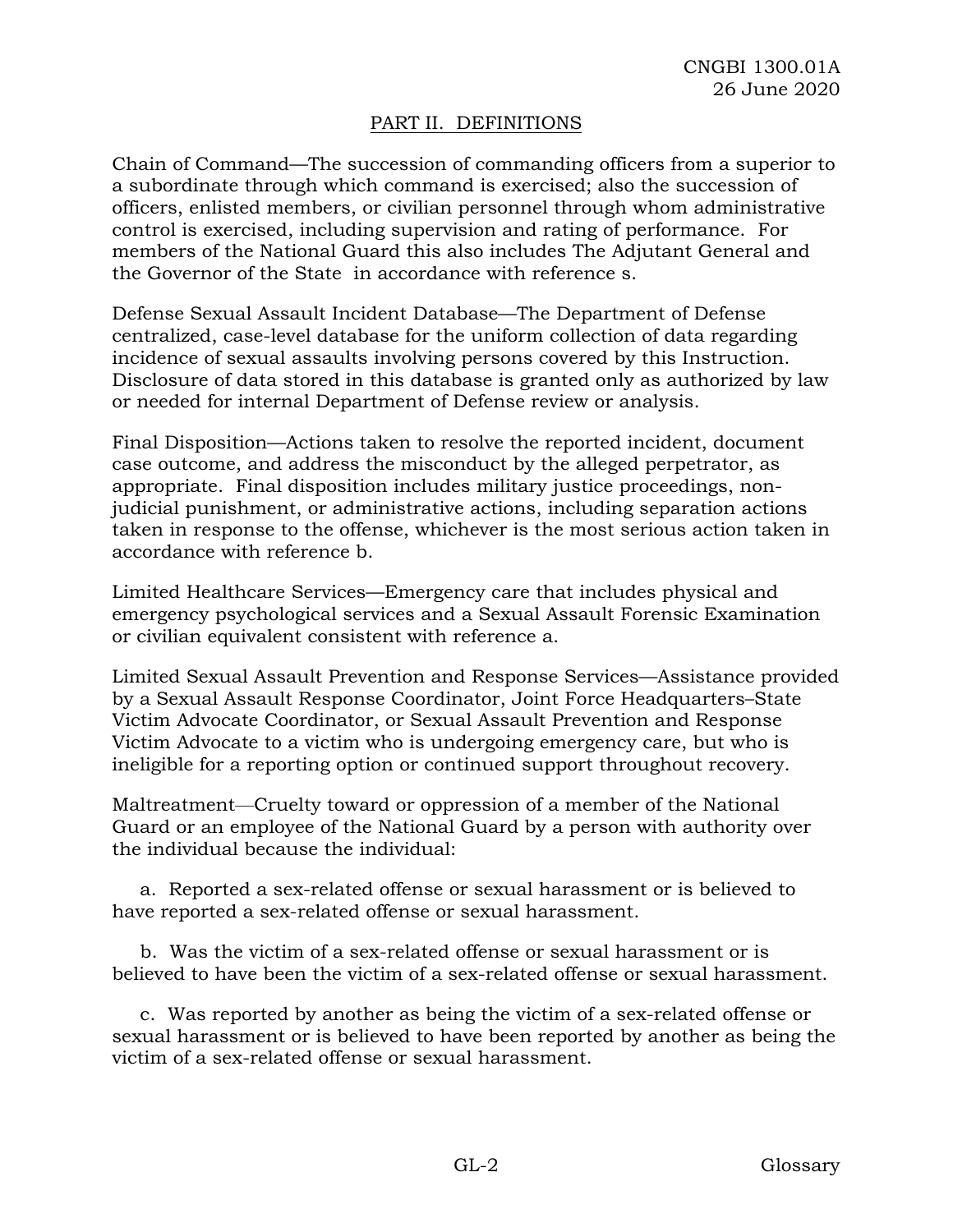d. Intervened, or attempted to intervene, to prevent or attempt to prevent a sex-related offense or sexual harassment or is believed to have intervened or attempted to intervene to prevent or attempt to prevent a sex-related offense or sexual harassment.

e. Cooperated or is believed to have cooperated in an investigation, has served as a witness, will or may serve as witness, or is believed to have served as a witness, or it is believed that the individual will or may serve as a witness in the future in a criminal or disciplinary proceeding, or in an investigation, including an administrative investigation, involving a sex-related offense or sexual harassment in accordance with reference ff.

National Guard Sexual Assault Prevention and Response Program—The collective State Sexual Assault Prevention and Response programs and their program elements of the National Guard Bureau Sexual Assault Prevention and Response Program.

Ostracism—The offense, with a nexus to military service, of wrongfully excluding a military member from social acceptance or membership in or association with a group of which such military member was a part or a reasonable person would conclude wanted to be a part with the intent to do any of the following: inflict emotional distress on the military member ("emotional distress" means a highly unpleasant mental reaction, such as anguish, grief, fright, humiliation, or fury); discourage reporting of a criminal offense or sexual harassment; or otherwise discourage the due administration of justice concerning a criminal offense or sexual harassment because the perpetrator knew or believed that the member:

a. Reported or was planning to report a sex-related criminal offense or sexual harassment.

b. Was a victim or alleged victim of a sex-related criminal offense or sexual harassment.

c. Was reported by another as being the victim of a sex-related criminal offense or sexual harassment.

d. Intervened to prevent or attempt to prevent a sex-related criminal offense or sexual harassment from occurring.

e. Cooperated in an investigation or the member has served or will or may serve as a witness or otherwise cooperate in the future in a criminal, disciplinary, or administrative proceeding or investigation involving a sex-related criminal offense or sexual harassment in accordance with reference ff.

Protected Communication—A lawful communication to a member of Congress or an Inspector General. A communication to a covered individual or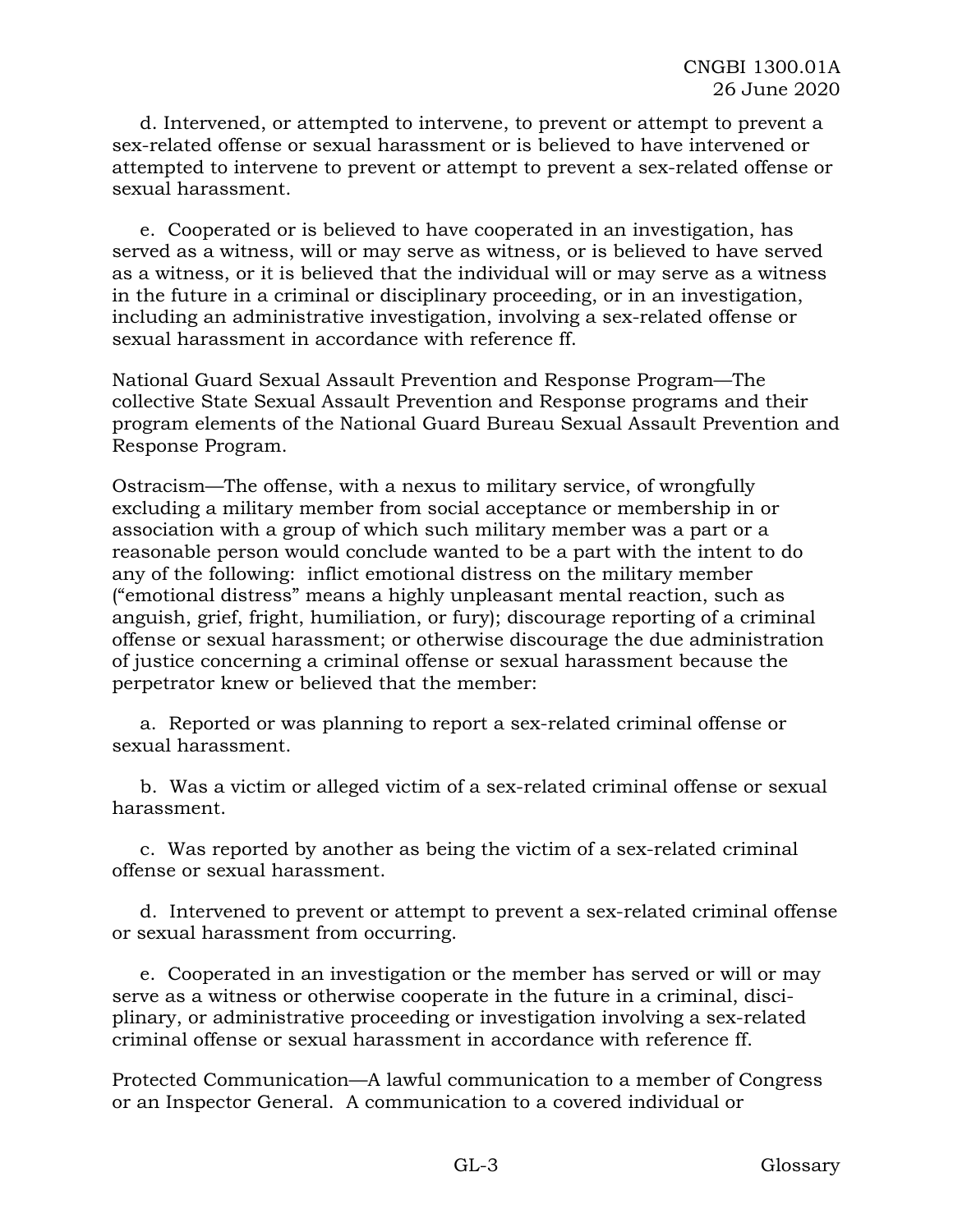organization in which a member of the Armed Forces of the United States complains of, or discloses information that the member reasonably believes constitutes evidence of a violation of law or regulation, including a law or regulation prohibiting sexual harassment or unlawful discrimination or gross mismanagement, gross waste of funds, an abuse of authority, or a substantial and specific danger to public health or safety in accordance with reference ff.

Qualifying Conviction—A State or Federal conviction, or a finding of guilt in a juvenile adjudication, for a felony crime of sexual assault; any general or special court-martial conviction for a Uniform Code of Military Justice offense, that otherwise meets the elements of a crime of sexual assault; or any offense that requires registration as a sex offender in accordance with reference a.

Reprisal—Taking or threatening to take an unfavorable personnel action, or withholding or threatening to withhold a favorable personnel action, for making, preparing to make, or being perceived as making or preparing to make a protected communication in accordance with reference s.

Responders—Sexual assault prevention and response personnel, Military healthcare personnel, judge advocates, chaplains, directors of psychological health, Special Victims' Counsel, and commanders.

Restricted Reporting—A reporting option that allows sexual assault victims to confidentially disclose the assault to specified individuals, such as sexual assault response coordinators, sexual assault prevention and response victim advocates, or healthcare personnel, and receive medical treatment, including emergency care, counseling, and assignment of a sexual assault response coordinator or sexual assault prevention and response victim advocate, without triggering an investigation.

Restriction—Preventing or attempting to prevent a current Service member from making or preparing to make a lawful communication to a member of Congress or an Inspector General in accordance with reference s.

Retaliation—An act by any member of the National Guard or employee of the National Guard that wrongfully takes or threatens to take an adverse personnel action against any person, or wrongfully withholds or threatens to withhold a favorable personnel action with respect to any person for reporting or planning to report a criminal offense, or making or planning to make a protected communication, or with the intent to discourage any person from reporting a criminal offense or making or planning to make a protected communication.

Retaliatory Behavior—Misconduct such as maltreatment, ostracism, reprisal, and restriction in accordance with reference ff.

Sexual Assault—Intentional sexual contact characterized by use of force, threats, intimidation, or abuse of authority or when the victim does not or